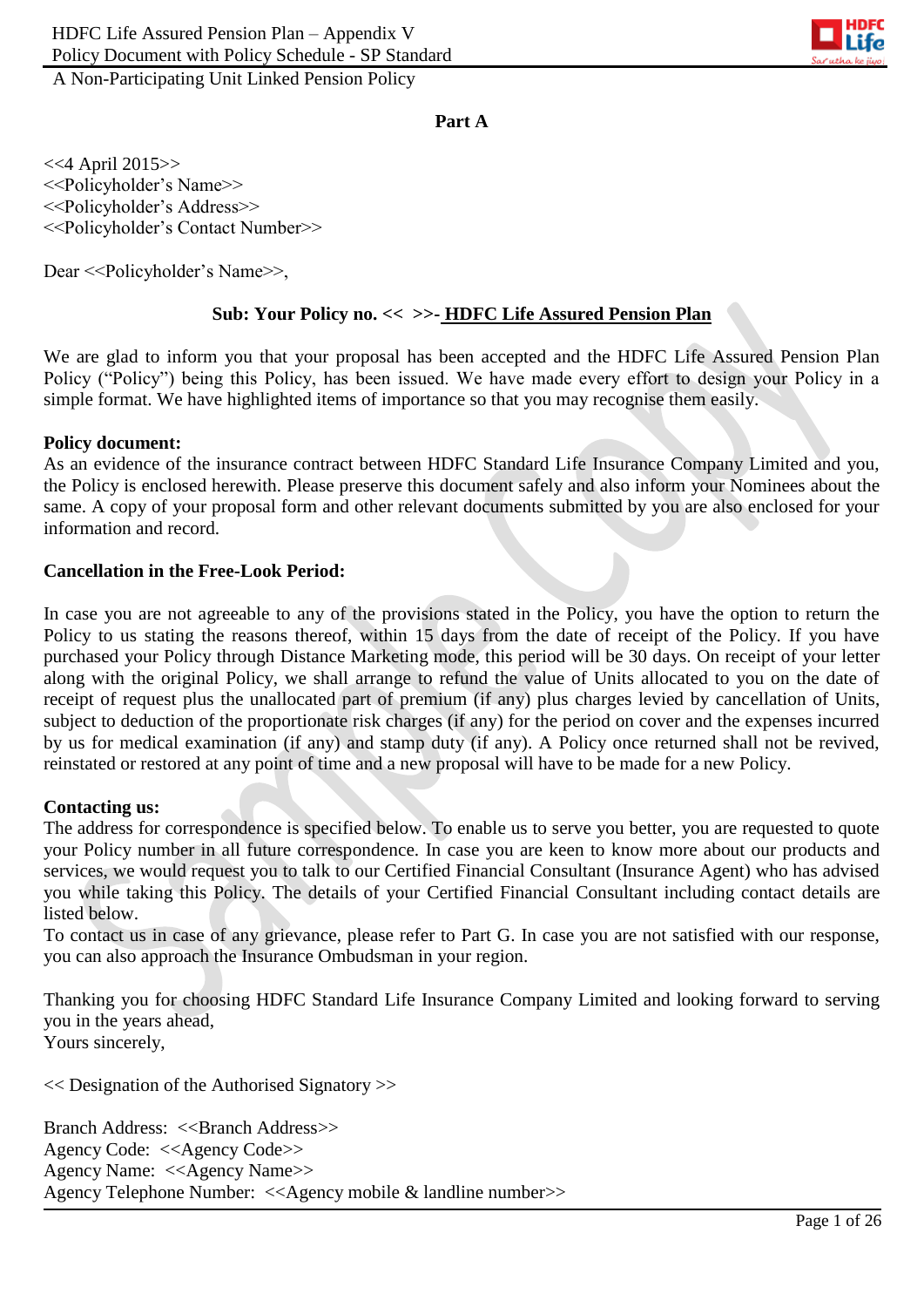

Agency Contact Details: <<Agency address>>

Address for Correspondence: HDFC Standard Life Insurance Company Limited, 11<sup>th</sup> Floor Lodha Excelus, Apollo Mills Compound, N.M. Joshi Marg, Mahalaxmi, Mumbai-400011. Registered Office: HDFC Standard Life Insurance Company Limited, Lodha Excelus, 13<sup>th</sup> Floor, Apollo Mills Compound, Mahalaxmi, Mumbai- 400 011. Helpline number: 18602679999 (Local charges apply)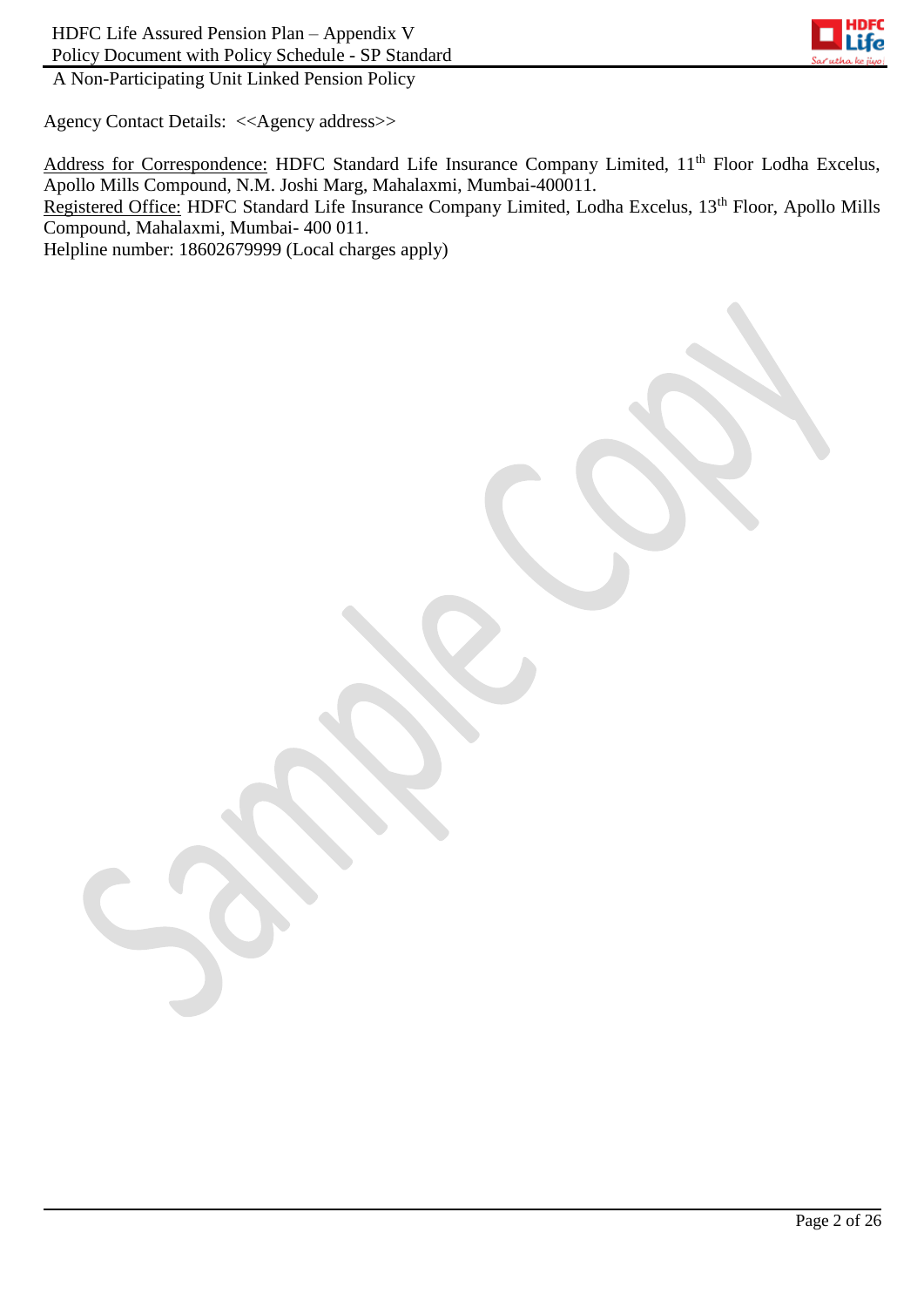

### **POLICY DOCUMENT- HDFC Life Assured Pension Plan**

#### **Unique Identification Number: <<101L109V03 >>**

# **ALL UNIT LINKED POLICIES ARE DIFFERENT FROM TRADITIONAL INSURANCE POLICIES AND ARE SUBJECT TO DIFFERENT RISK FACTORS. IN THIS POLICY, THE INVESTMENT RISK IN THE INVESTMENT PORTFOLIO IS BORNE BY THE POLICYHOLDER.**

Your Policy is a single Premium paying non participating Unit Linked Pension Policy. This document is the evidence of a contract between HDFC Standard Life Insurance Company Limited and the Policyholder as described in the Policy Schedule given below. This Policy is based on the Proposal made by the within named Policyholder and submitted to the Company along with the required documents, declarations, statements, any response given to the Short Medical Questionnaire (SMQ) by the Life Assured, applicable medical evidence and other information received by the Company from the Policyholder, Life Assured or on behalf of the Policyholder("Proposal").. This Policy is effective upon receipt and realisation, by the Company, of the consideration payable as Single Premium under the Policy. This Policy is written under and will be governed by the applicable laws in force in India and all Premiums and Benefits are expressed and payable in Indian Rupees.

*Please note that this is a Unit Linked Pension Policy where a significant part of the benefits can only be taken in regular instalments and not as a lump sum amount as per the applicable laws including but not limited to Income Tax Act 1961.*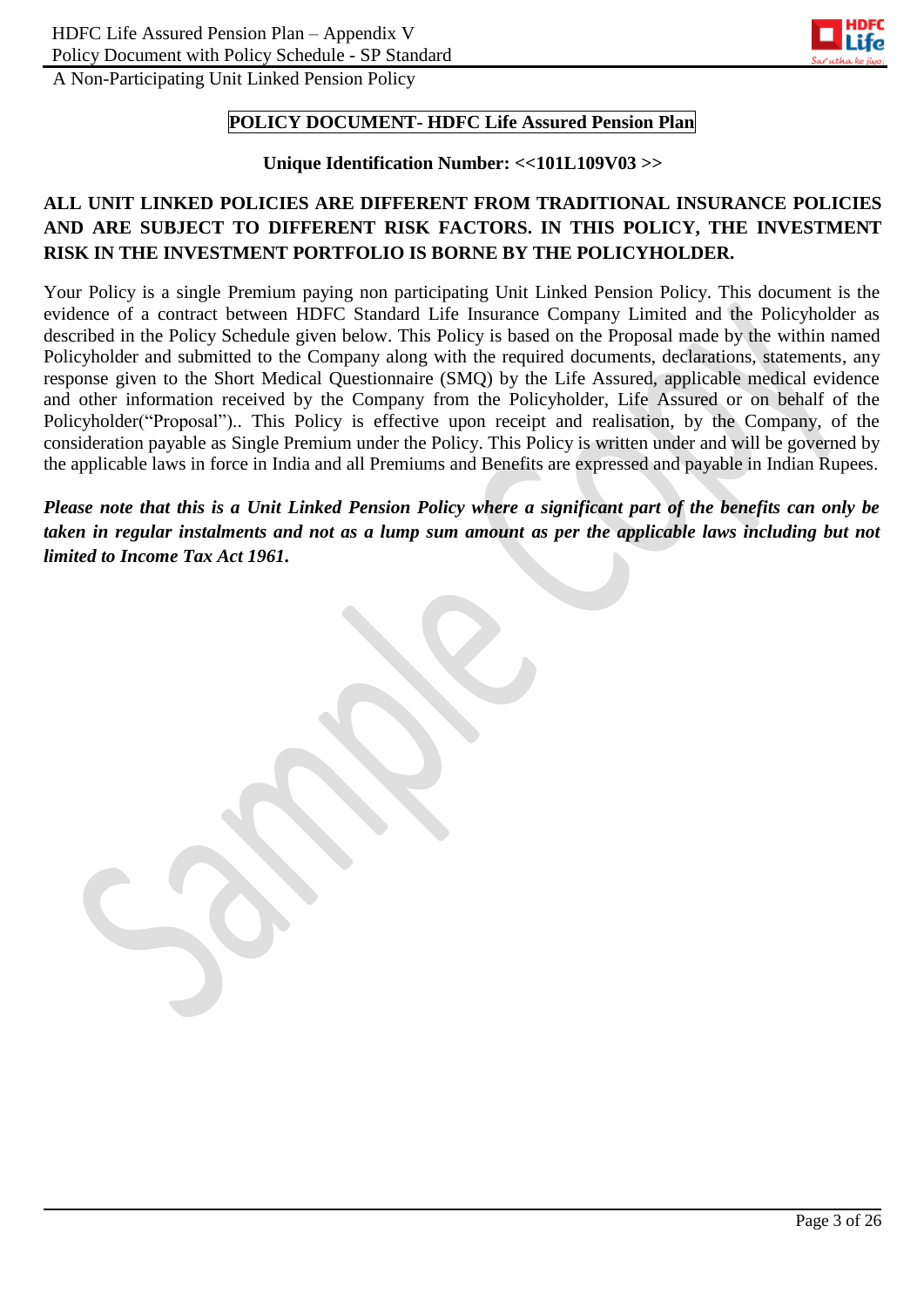

# **POLICY SCHEDULE**

Policy number: << >>

**Client ID: << >>**

### **Policyholder Details**

| <b>Name</b>    |  |
|----------------|--|
| <b>Address</b> |  |

### **Life Assured Details**

| <b>Name</b>             | $<<$ $>>$           |
|-------------------------|---------------------|
| Date of Birth           | $<<$ dd/mm/yyyy >>  |
| Age on the Date of Risk |                     |
| Commencement            | $<<$ >> years       |
| <b>Age Admitted</b>     | $<<\text{Yes/N0}>>$ |

 $\mathbb{R}^2$ 

# **Policy Details**

| <b>Date of Commencement of Policy</b> | $<<$ Date>>                      |  |
|---------------------------------------|----------------------------------|--|
| <b>Date of Risk Commencement</b>      | $<<$ Risk Commencement Date $>>$ |  |
| Date of Issue/Inception of Policy     | $<<$ Issue Date>>                |  |
| <b>Sum Assured</b>                    | <b>NIL</b>                       |  |
| <b>Single Premium</b>                 | $Rs. \ll \gg$                    |  |
| <b>Policy Term</b>                    | $<<$ >> years                    |  |
| <b>Expiry Date of Lock-in Period</b>  | $<< 5$ years from RCD >>         |  |
| <b>Vesting Date</b>                   | $<<$ dd/mm/yyyy >>               |  |
| Policy issued on the basis of Short   | $<< \text{Yes/N0}>>$             |  |
| <b>Medical Questionnaire (SMQ)</b>    |                                  |  |

#### **Riders**

| <b>Rider Name</b>        | $<<$ $>>$                               |
|--------------------------|-----------------------------------------|
| Rider Term               | $\langle \langle \rangle \rangle$ years |
| <b>Rider Sum Assured</b> | $\text{Rs.}<<$ >>                       |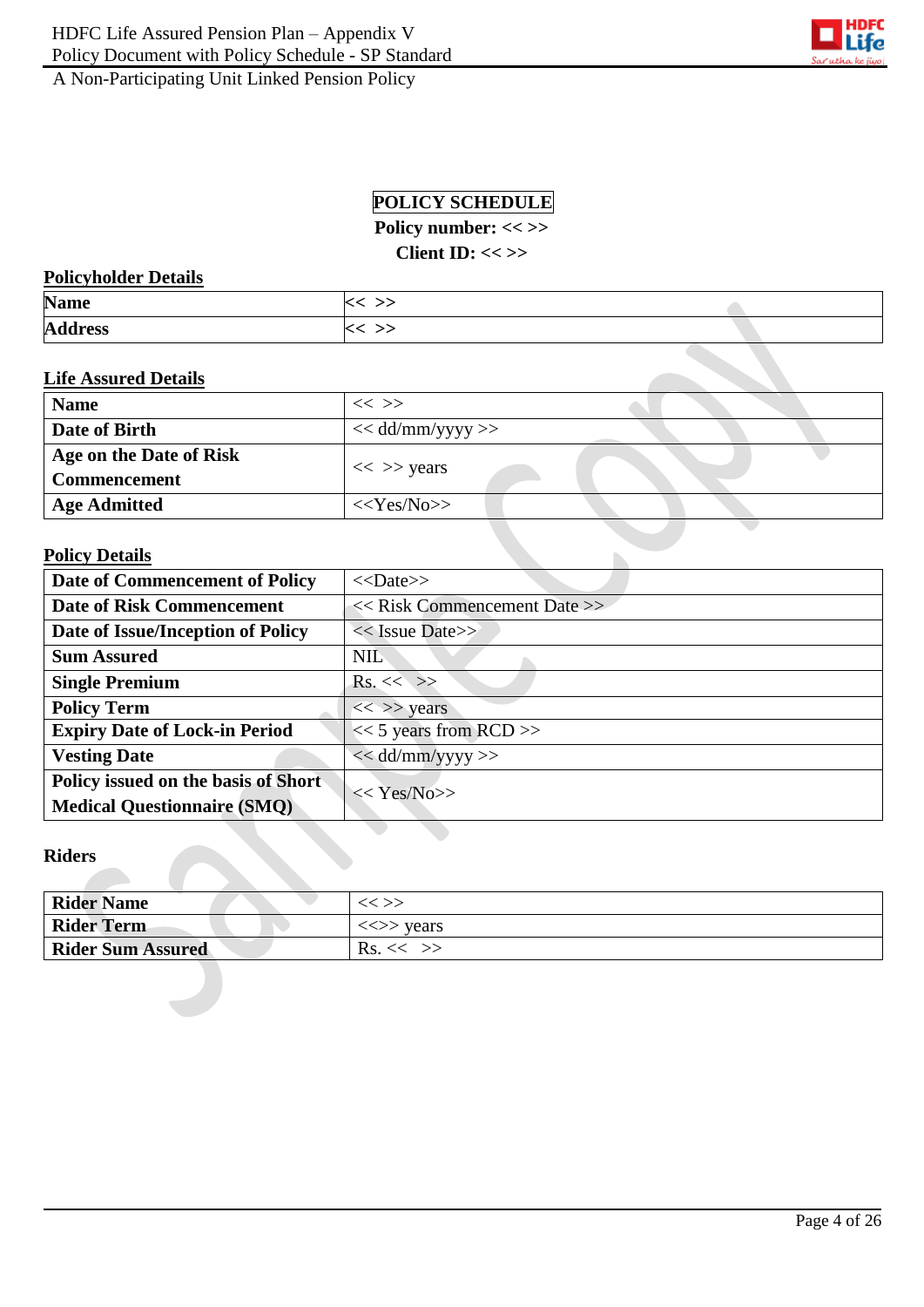

# **NOMINATION SCHEDULE**

| <b>Nominee's Name</b>                                                   | $<<$ Nominee-1 $>>$  | $<<$ Nominee-2 $>>$ |
|-------------------------------------------------------------------------|----------------------|---------------------|
| Date of Birth of Nominee                                                | $<<$ dd/mm/yyyy $>>$ | $<<$ dd/mm/yyyy >>  |
| <b>Nomination Percentage</b>                                            | $<<$ >> %            | $<<$ >> %           |
| <b>Nominee's Address</b>                                                | $<<$ >>              | $<<$ >>             |
| <b>Appointee's Name</b><br>(Applicable where the nominee is a<br>minor) | $<<$ >>              |                     |
| Date of Birth of Appointee                                              | $<<$ dd/mm/yyyy >>   |                     |
| <b>Appointee's Address</b>                                              | $<<$ >>              |                     |

Signed at Mumbai on <<>>

### For HDFC Standard Life Insurance Company Limited

Authorised Signatory

In case you notice any mistake, you may return the Policy document to us for necessary correction.

# **SPACE FOR ENDORSEMENTS**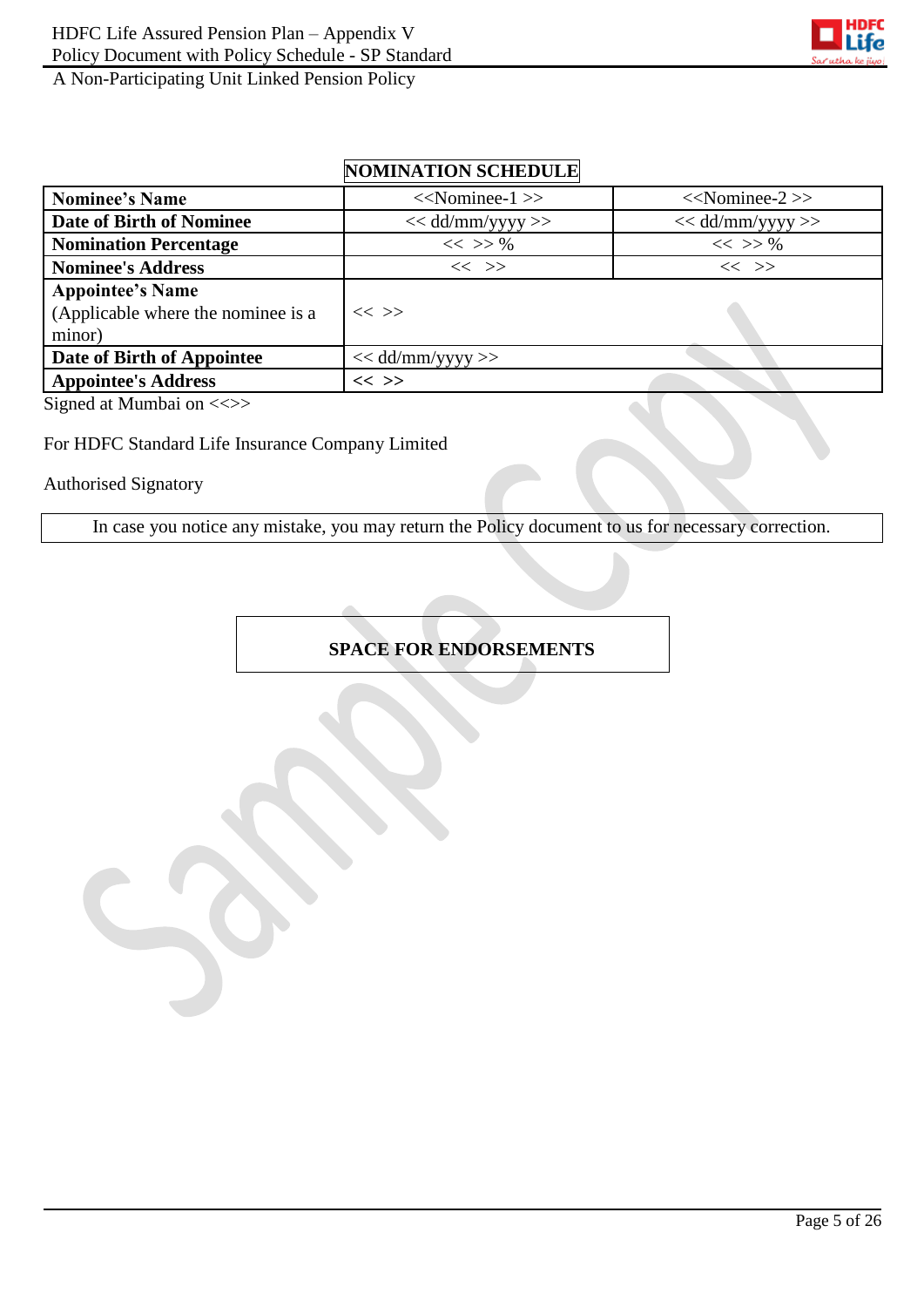

### **Part B**

In this Policy, the following definitions shall be applicable:

- 1) *Accumulation Period* means the period for which, under this policy, the Premium(s) remain invested in the Fund(s).
- 2) *Appointee –* means the person named by you and registered with us in accordance with the Nomination Schedule, who is authorised to receive the Death Benefit under this Policy on the death of the Life Assured while the Nominee is a minor.
- 3) *Assignee*  means the person to whom the rights and benefits under this Policy are transferred by virtue of assignment under Section 38 of the Insurance Act, 1938 as amended from time to time.
- 4) *Authority/ IRDAI* means Insurance Regulatory and Development Authority of India;
- 5) *Charges -* means or refers to Fund Management Charge, Investment Guarantee Charge, Miscellaneous Charge and Statutory Charge.
- 6) *Company, company, Insurer, Us, us, We, we, Our, our* – means or refers to HDFC Standard Life Insurance Company Limited.
- 7) *Cut-off time*  Is the time by which we must have accepted your instructions to invest in, or encash Units from a Fund, for us to invest in or encash Units at the associated valuation time. As per Regulations, the current Cut-off time is 3.00 p.m.
- 8) *Date of Risk Commencement -* means the date, as stated in the Policy Schedule, on which the insurance coverage under this Policy commences.
- 9) *Fund(s)* means the Fund(s) earmarked by the Company for unit linked business and available to this product
- 10) *Fund Value, Unit Fund Value* means the value obtained by multiplying the number of Units allocated to your Policy by the corresponding price of the Units.
- 11) *Fund House: pension fund administrator who had transferred the accumulated pension pot of the Policyholder to HDFC Life QROPS*
- 12) *Life Assured* means the person as stated in the Policy Schedule on whose life the contingent events have to occur for the Benefits to be payable. The Life Assured may be the Policyholder.
- 13) *Nominee(s)-* means the person named by you and registered with us in accordance with the Nomination Schedule, who is authorized to receive the Death Benefit under this Policy, on the death of the Life Assured.
- 14) *Policyholder, You, you, your* means or refers to the Policyholder stated in the Policy Schedule.
- 15) *Policy Term*  means the term of the Policy as stated in the Policy Schedule.
- 16) *Premium* means an amount stated in the Policy Schedule, payable by you to us to secure the benefits under this Policy, excluding applicable taxes, cesses or levies.
- 17) *Regulations* **–** means IRDAI (Linked Insurance Products) Regulations, 2013
- 18) *Surrender* means complete withdrawal/ termination of the entire Policy.
- 19) *Units* means a specific portion or a part of the underlying segregated unit linked Fund which is representative of the Policyholder's entitlement in such Funds i.e. the number of Units that are allocated basis applicable Unit Prices and amount of Premium net of Charges.
- 20) *Unit Price* means the Net Asset Value (NAV) per Unit of the investment linked Fund.
- 21) *Vesting Date –* means the date stated in the Policy Schedule, on which the Policy Term expires.

# **Part C**

- **1. Benefits**
- (1) *Vesting Benefit –* Upon survival of the Life Assured till the Vesting Date the Vesting Benefit amount payable shall be the higher of the following:
	- i. Assured Vesting Benefit (as specified below), or
	- ii. Unit Fund Value

Assured Vesting Benefit =  ${101\% + 1\%}{*}$  (Policy Term - Premium Paying Term<sup>1</sup>)}\* Premium paid The Assured Vesting Benefit will be calculated based on the Policy Term chosen at the inception of the Policy.

(2) On the Vesting Date the Policyholder may extend the Accumulation Period/deferment period. In case the Accumulation Period is extended, all benefits will remain unchanged.

<sup>1</sup> <sup>1</sup> For a Single Pay policy, Premium Paying Term is equal to 1.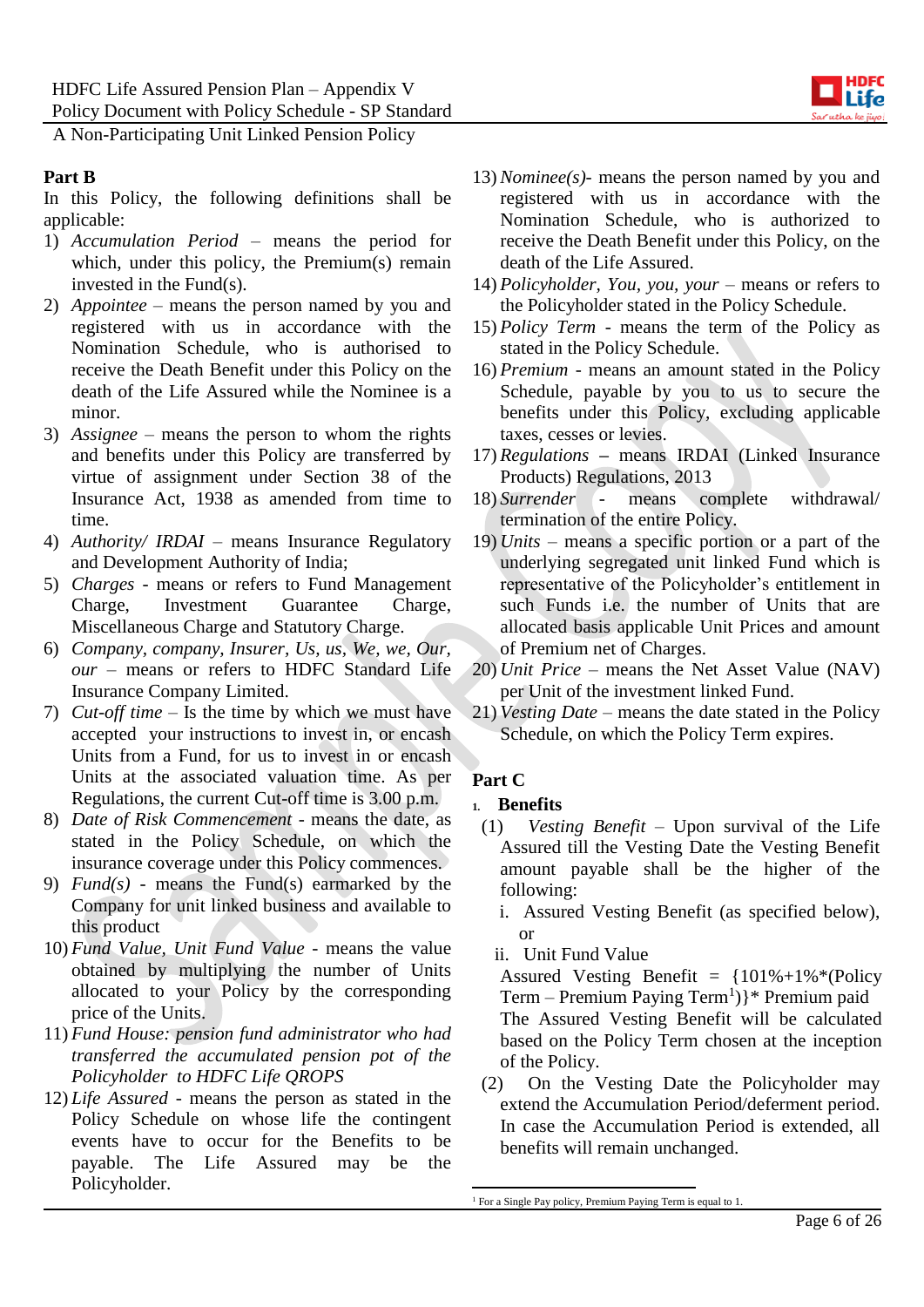

- (3) *Death Benefit* Upon death of the Life Assured before the Vesting Date, the Death Benefit amount payable shall be the higher of the following:
	- (i). Assured Death Benefit (as specified below), or (ii).Unit Fund value

Assured Death Benefit  $= 105\%$  \* Premium paid

The Death Benefit is subject to the exclusions set out in Part F Clause 1 (Exclusions).

Upon the payment of the Vesting Benefit or the Death Benefit, whichever is earlier, the Policy terminates and no further Benefits are payable.

- (4) Pension Multipliers: Loyalty Additions (1% of the average Fund Value) will be added to the Fund Value every alternate year starting from the end of 11<sup>th</sup> Policy year for all policies. The average Fund Value shall be calculated based on the Fund Values at the end of the Policy month, for the immediately preceding 24 Policy months.
- (5) For details on the Annuitisation Provisions, please refer to Clause 8 in Part D.
- **2. The recipients of Benefits under this Policy shall be as specified below:**
	- (i)Death Benefit shall be payable to the registered nominee(s), if the Policyholder and the Life Assured are the same; or to the Policyholder if the Life Assured is other than the Policyholder.
	- (ii) All other Benefits shall be payable to the Policyholder provided the Policyholder is alive.
	- (iii)In case of any unique situation or doubt the Company's decision will be final and binding.

### **3. Payment and cessation of Premiums**

- (1) The single Premium must be paid along with the submission of your completed application.
- (2) Where the Premiums has been remitted otherwise than in cash, the application of the Premiums received is conditional upon the realisation of the proceeds of the instrument of payment, including electronic mode.

### **4. Non-negative Claw-back Additions**

This will be as per the relevant IRDAI guidelines issued from time to time. Currently, the applicable guideline is Section 37 (d) of the Regulations which states the following:

In the process to comply with the reduction in yield, the Company may arrive at specific nonnegative claw-back additions, if any, to be added to the Unit Fund Value, as applicable, at various durations of time.

### **Part D**

### **1. Policy Discontinuance and Revival**

Not applicable since this is a Single Premium Policy.

### **2. Surrender**

- (1) Policy may be surrendered at any time. Subject to Clause 8(3) the amount payable will be the Unit Fund Value on surrender less the Discontinuance Charge as specified in the Part E. If the Policy is surrendered before the completion of five Policy years, the amount will be moved to the Discontinued Policy Fund which will earn a minimum guaranteed interest rate as specified by the IRDAI. The current minimum guaranteed rate of interest specified by the IRDAI is 4% p.a. A Fund Management Charge at the rate of 0.50% p.a., charged daily, will be levied on the 'Discontinued Policy Fund'. This may be subject to change as notified by IRDAI from time to time.. The Fund Value corresponding to the Discontinued Policy Fund will be paid out on completion of the five year Lock-in Period.
- (2) If the Policy is surrendered on or after the completion of the five Policy years, the Fund Value will be payable immediately.
- (3) In case of death of the Life Assured before the Surrender Benefit has been paid, We will pay the amount in the Discontinued Policy Fund to the claimants immediately on receipt of all relevant documents in support of the claim.
- (4) Once any surrender payment has been made, the Policy terminates and no further Benefits are payable.
- **3. Fund Switches**: Not applicable.
- **4. Partial Withdrawals:** Not applicable
- **5. Single Premium Top-Up:** Not applicable
- **6. Settlement Option:** Not applicable
- **7. Premium Redirection:** Not applicable

# **8. Annuitisation Provisions:**

Where an annuity has to be purchased from the policy proceeds, this can be done by purchasing any annuity product offered by the Company at the time of the annuitisation of the proceeds. The annuitisation provisions are set out below: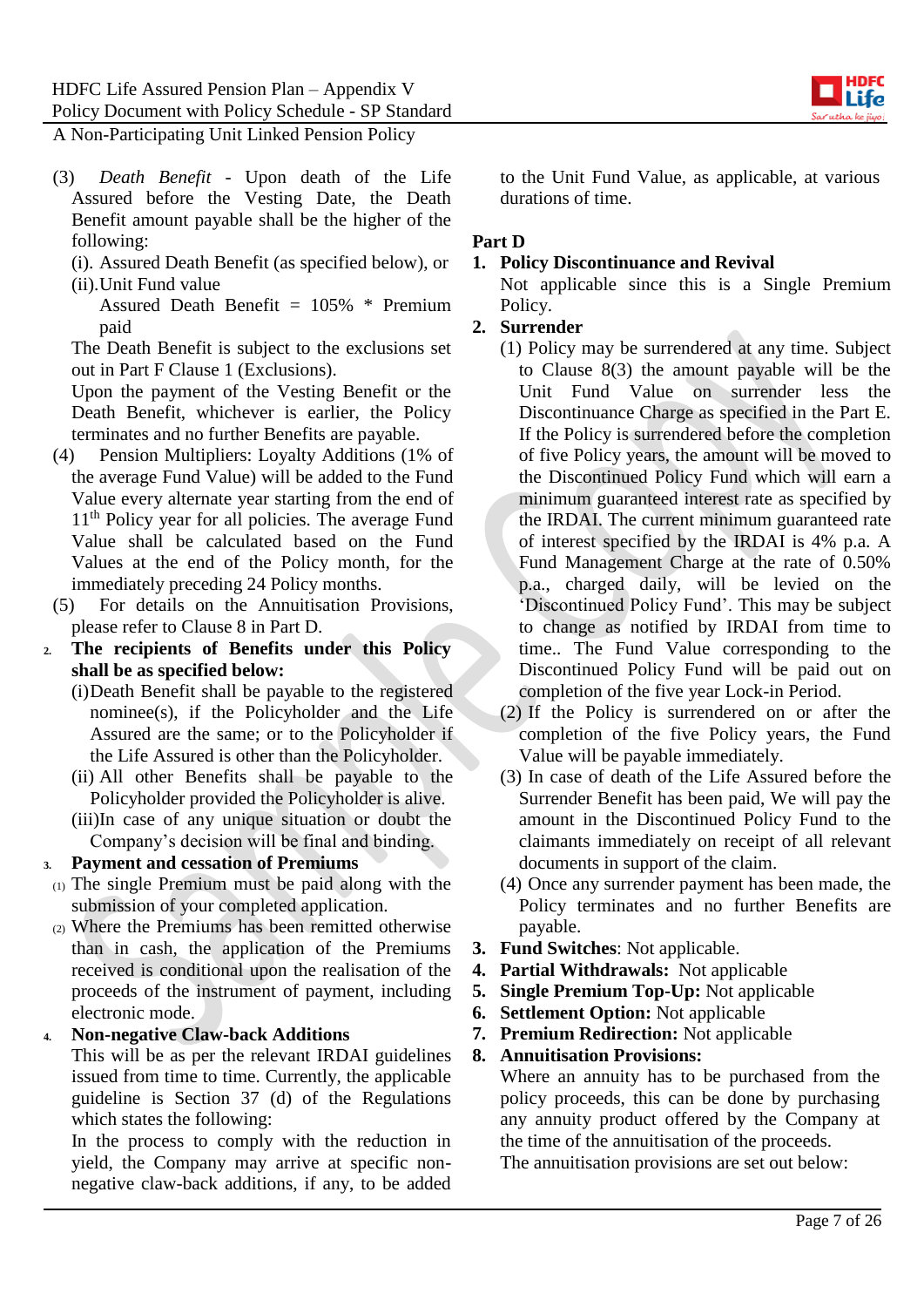

- (1) On Death The following options shall be available:
	- i. To utilise the Death Benefit, fully or partly, for purchasing an immediate annuity product from us at the then prevailing annuity rate offered; or
	- ii. To withdraw the entire Death Benefit.
- (2) On Vesting The following options shall be available:
	- i. To commute to the extent allowed under the Income Tax laws and to utilise the residual amount to purchase an immediate annuity product from us at the then prevailing annuity rate offered;
	- ii. To utilise the Vesting Benefit to purchase a single Premium deferred pension product from us; or
- iii. To extend the accumulation period/deferment period within the same Policy with the same terms and conditions as the original policy provided the Policyholder/Life Assured is below an age of 55 years(as on the Vesting Date).
- (3) Discontinuance Benefits The following options shall be available:
	- i. To commute to the extent allowed under the Income Tax laws and to utilise the residual amount to purchase an immediate annuity from us at the then prevailing annuity rate offered; or
	- ii. To utilise the discontinuance benefit to purchase a single premium deferred pension product from us.
- (4) On Surrender The following options shall be available:
	- i. To commute to the extent allowed under the Income Tax laws and to utilise the residual amount to purchase an immediate annuity product from us at the then prevailing annuity rate offered; or
	- ii. To utilise the Surrender Benefit to purchase a single Premium deferred pension product from us.
- (5) **Access to benefits/payout if this product is purchased as QROPS (Qualifying Recognized Overseas Pension Scheme), through transfer of UK tax relieved assets**

Notwithstanding anything stated under this document, the following terms & conditions shall apply to QROPS policyholders:

- i. Benefits on Vesting
	- If this product is purchased as QROPS through transfer of UK tax relieved assets, access to benefits from policy proceeds both in the form of tax free commutation and Annuitisation, would be restricted till the Policyholder attains 55 years of age or vesting age, whichever is later
- ii. Benefits on Surrender/Discontinuance If this product is purchased as QROPS through transfer of UK tax relieved assets, access to benefits from policy proceeds both in the form of tax free commutation and Annuitisation, would be restricted till the Policyholder attains 55 years of age or the end of the lock-in period whichever is later
- iii. Cancellation in the Free-Look Period If this product is purchased as QROPS through transfer of UK tax relieved assets, the proceeds from cancellation in free look period shall only be transferred back to the Fund House from where the money was received.
- iv. Overseas Transfer Charge

In the event of applicable tax charge arising as a result of an overseas transfer (Her Majesty Revenue & Customs (HMRC) policy paper – The overseas transfer charge – guidance, published  $8<sup>th</sup> March$  2017) for which the Scheme Manager i.e. HDFC Standard Life Insurance Company is liable, we shall deduct an amount only to the extent of the applicable tax charge from the Policy Fund Value and remit the same to HMRC.

### **9. Loans**

There is no facility of loan available from us under this Policy.

### **10. Alterations**

No alterations are permissible under the Policy except change in Frequency of Premium Payment. Alteration in the Frequency of Premium Payment may lead to a change in the Premium.

# **11. Free Look Cancellation**

In case you are not agreeable to any of the provisions stated in the Policy, you have the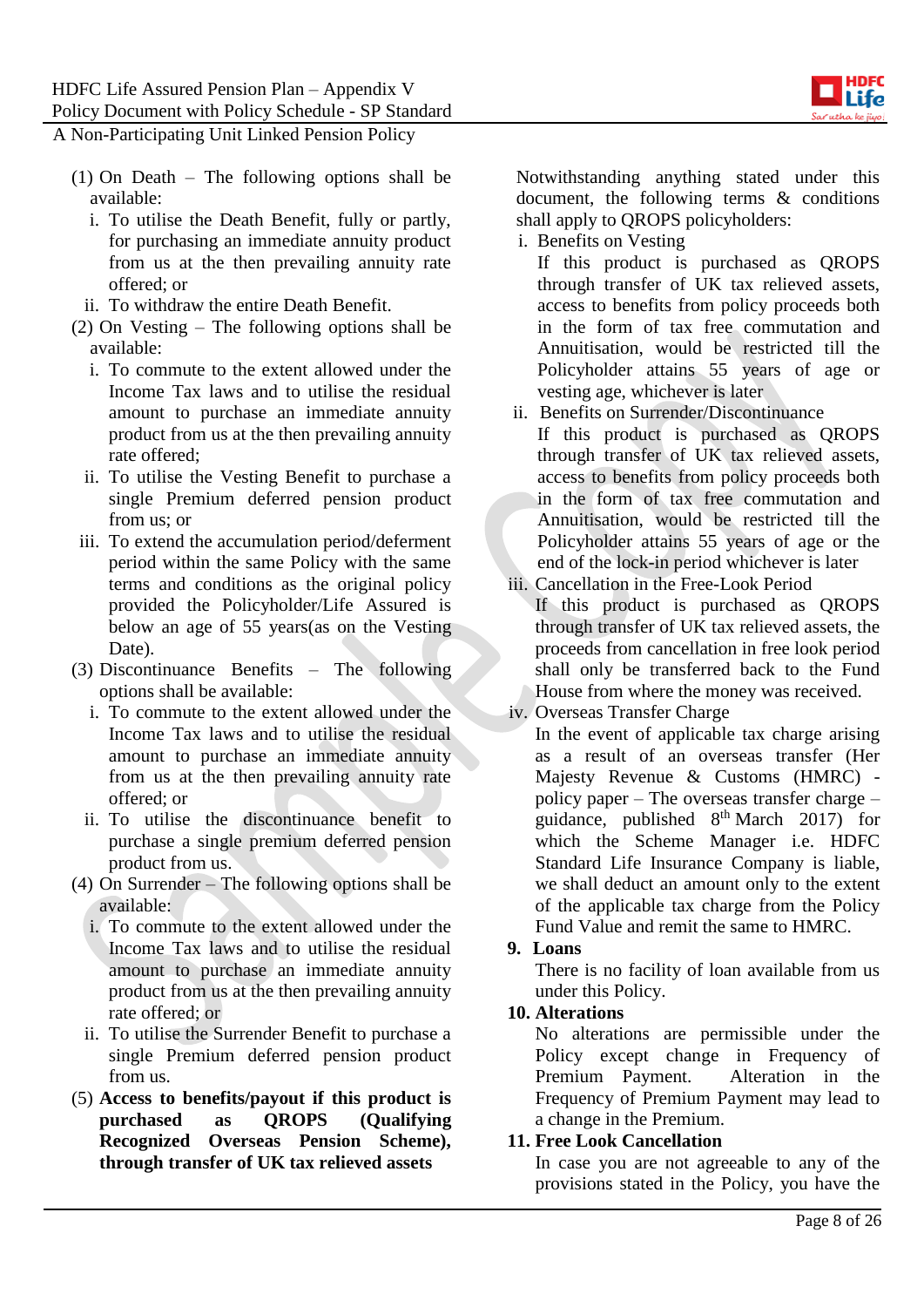option to return the Policy to us stating the reasons thereof, within 15 days from the date of receipt of the Policy. If you have purchased your Policy through Distance Marketing mode, this period will be 30 days. On receipt of your letter along with the original Policy document, we shall arrange to refund you the value of Units allocated to you on date of receipt of request plus the unallocated part of premium(if any) plus charges levied by cancellation of Units, subject to deduction of the proportionate risk charges for the period on cover and the expenses incurred by us for medical examination (if any) and stamp duty (if any)

### **12. Change of address and contact details**

In case of change of address, the Policyholder is required to provide timely intimation to the Company supported by the required address proofs to enable the Company to carry out the change of address in its systems. The onus of intimation of change of address lies with the Policyholder. An updated contact detail of the Policyholder will ensure that correspondences from the Company are correctly addressed to the Policyholder at the latest updated address.

### **Part E**

#### **1. Charges:**

We reserve the right to review our charging structure (except Premium Allocation and Mortality Charge) at any time, subject to prior approval by IRDAI.

(1) Premium Allocation Charge:

Premium allocation charge has been specified below.

| <b>Premium Band</b>                                                                                           | Premium<br><b>Allocation Charge</b><br>(as % of Single<br>Premium) |
|---------------------------------------------------------------------------------------------------------------|--------------------------------------------------------------------|
| Band 1 (Single Premium<br>$<$ Rs. 10,00,000)                                                                  | 2.5%                                                               |
| <b>Band</b><br>2<br>(Rs.<br>$10,00,000 \leq 1$<br>Single<br>Premium<br>$\mathbf{Rs}$ .<br>$\lt$<br>25,00,000) | 1.5%                                                               |
| Band 3 (Single Premium<br>$>=$ Rs. 25,00,000)                                                                 | 1.0%                                                               |

The allocation rate shall be 100% less the allocation charge.

(2) Fund Management Charge:

The Fund Management Charge is 1.35 % p.a. which will be charged daily and is incorporated into the Unit Prices for each Fund. This charge can be increased to the maximum cap as allowed by IRDAI, subject to prior approval from IRDAI. Currently, this maximum cap on this charge is 1.35%.

The Fund Management Charge for Discontinued Policy Fund shall be 0.50% p.a.

(3) Policy Administration Charge:

The table below gives the Policy Administration Charge that is charged per month and is expressed as a percentage of the single premium.

| Year 1 - 5       | 0.09% |
|------------------|-------|
| $Near 6$ onwards | 0.09% |

This charge will be deducted by cancellation of Units. The charge may be increased subject to prior approval from IRDAI and is subject to the cap of Rs 500 per month.

(4) Mortality Charges**:**

Nil

These charges are guaranteed for the entire policy term.

(5) Discontinuance Charges:

| Lower of $1\% * (SP or FV)$<br>subject to maximum of<br>1<br>$Rs.6,000/-$<br>Lower of $0.5\% * (SP or FV)$<br>subject to maximum of<br>2<br>$Rs.5,000/-$<br>Lower of $0.25\% * (SP or FV)$<br>3<br>subject to maximum of<br>$Rs.4,000/-$<br>Lower of $0.1\% * (SP or FV)$<br>subject to maximum of<br>4<br>$Rs.2,000/-$ | <b>Where the</b><br>policy is<br>discontinued<br>during the<br>policy year | <b>Discontinuance Charges for</b><br>policies having single<br>premium above Rs.25,000/- |
|-------------------------------------------------------------------------------------------------------------------------------------------------------------------------------------------------------------------------------------------------------------------------------------------------------------------------|----------------------------------------------------------------------------|------------------------------------------------------------------------------------------|
|                                                                                                                                                                                                                                                                                                                         |                                                                            |                                                                                          |
|                                                                                                                                                                                                                                                                                                                         |                                                                            |                                                                                          |
|                                                                                                                                                                                                                                                                                                                         |                                                                            |                                                                                          |
|                                                                                                                                                                                                                                                                                                                         |                                                                            |                                                                                          |
| NIL.<br>onwards<br>$SP-Single$ Premium                                                                                                                                                                                                                                                                                  | 5 and                                                                      |                                                                                          |

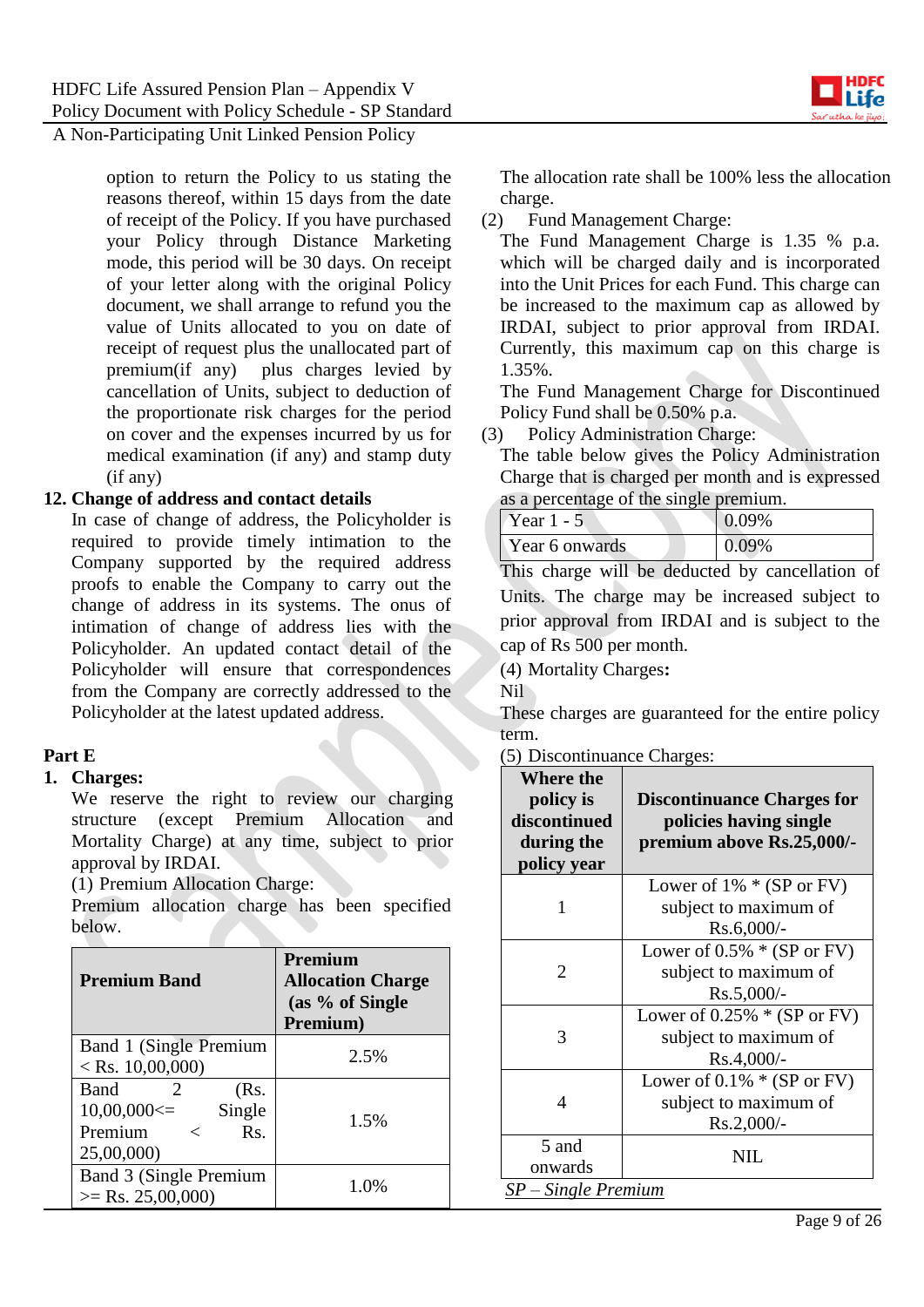

#### *FV – Fund Value on the date of discontinuance*

This charge will be deducted by cancellation of units.

The discontinuance charge can be increased subject to the maximum cap as allowed by IRDA.

(6) Investment Guarantee Charge:

| Fund                                                                      | <b>Investment</b><br><b>Guarantee</b><br><b>Charge</b> |
|---------------------------------------------------------------------------|--------------------------------------------------------|
| Pension Equity Plus Fund:<br><b>SFIN-</b><br>ULIF06001/04/14PenEqPlsFd101 | $0.50\%$ p.a.                                          |
| Pension Income Fund:<br>SFIN-<br>ULIF06101/04/14PenIncFund101             | $0.50\%$ p.a.                                          |
| Pension Conservative Fund:<br>SFIN -<br>ULIF06201/04/14PenConsvFd101      | $0.10\%$ p.a.                                          |

This charge is charged daily, and is a percentage of the Unit Funds. This charge is charged only while the Policy is in-force and is not charged on the 'Discontinued Policy Fund'. This charge can be increased to the maximum cap allowed by IRDAI, subject to prior approval from IRDAI.

### (7) Miscellaneous Charge

A Miscellaneous Charge of Rs 250 shall be levied for any Policy alterations within the contract, as per Section 35 (j) of Regulations. The charge may be increased subject to prior approval from IRDAI and is subject to a cap of Rs 500.

(8) Statutory Charges:

Statutory Charges shall be levied as determined by the Government of India in accordance with applicable legislation.

(9) Premium Redirection Charge: Not Applicable (10) Switching Charge: Not Applicable

(11) Partial Withdrawal Charge: Not Applicable

# **2. Investment Policy**

Each Fund has its own investment policy, based on asset allocation between equity, debt and money market instruments. The allocation between the Funds are solely determined by us and depend upon the Policy Term chosen at inception and the Policy year.

In the event of vesting being postponed, the total Fund Value as on original Vesting Date will be transferred to the Pension Conservative Fund. The

monies will remain invested in the Pension Conservative Fund till the revised Vesting Date.

The following funds are available under this product:

### i. **Pension Equity Plus Fund**

The Pension Equity Plus Fund aims at least 80% of the equity exposure to be limited to Nifty constituent stocks at any point in time and the balance of the equity exposure in non-Nifty constituent stocks.

### ii. **Pension Income Fund**

The Pension Income Fund aims to provide superior returns through investments in high credit quality Debt instruments while maintaining an optimal level of interest rate risk. In addition up to 20% of the Fund may be invested in cash and Money Market Instruments, Liquid Mutual Funds and Deposits to facilitate the day-to-day running of the Fund. Fund management would involve continual monitoring and credit evaluations with rigorous buy and sell disciplines to maximize upside potential and manage downside risk.

### iii. **Pension Conservative Fund**

The Pension Conservative Fund is a pure Debt Fund which invests in Government securities, high grade Fixed Income Instruments, Liquid Mutual Fund and Money Market Instruments. The fund aims to deliver stable returns by investing in the short end of the yield curve to limit the volatility and risk of the Fund.

During the Policy term, the Premium would be invested in Pension Equity Plus Fund and Pension Income Fund. The proportions of assets to be invested in the Pension Equity Plus Fund are stated in the 'Equity Backing Ratio' table given below. The balance assets shall be invested in the Pension Income Fund.

| Allocation in Pension Equity Plus Fund -<br>"Equity Backing Ratio" |            |             |                          |                          |            |            |
|--------------------------------------------------------------------|------------|-------------|--------------------------|--------------------------|------------|------------|
| <b>Policy</b><br>Year/<br><b>Policy</b><br><b>Term</b>             | 10         | $15-$<br>19 | $20-$<br>$\overline{24}$ | $25 -$<br>$\frac{1}{29}$ | $30 - 34$  | 35         |
|                                                                    | 30<br>$\%$ | 40<br>$\%$  | 50<br>$\%$               | 60<br>$\%$               | 70<br>$\%$ | 80<br>$\%$ |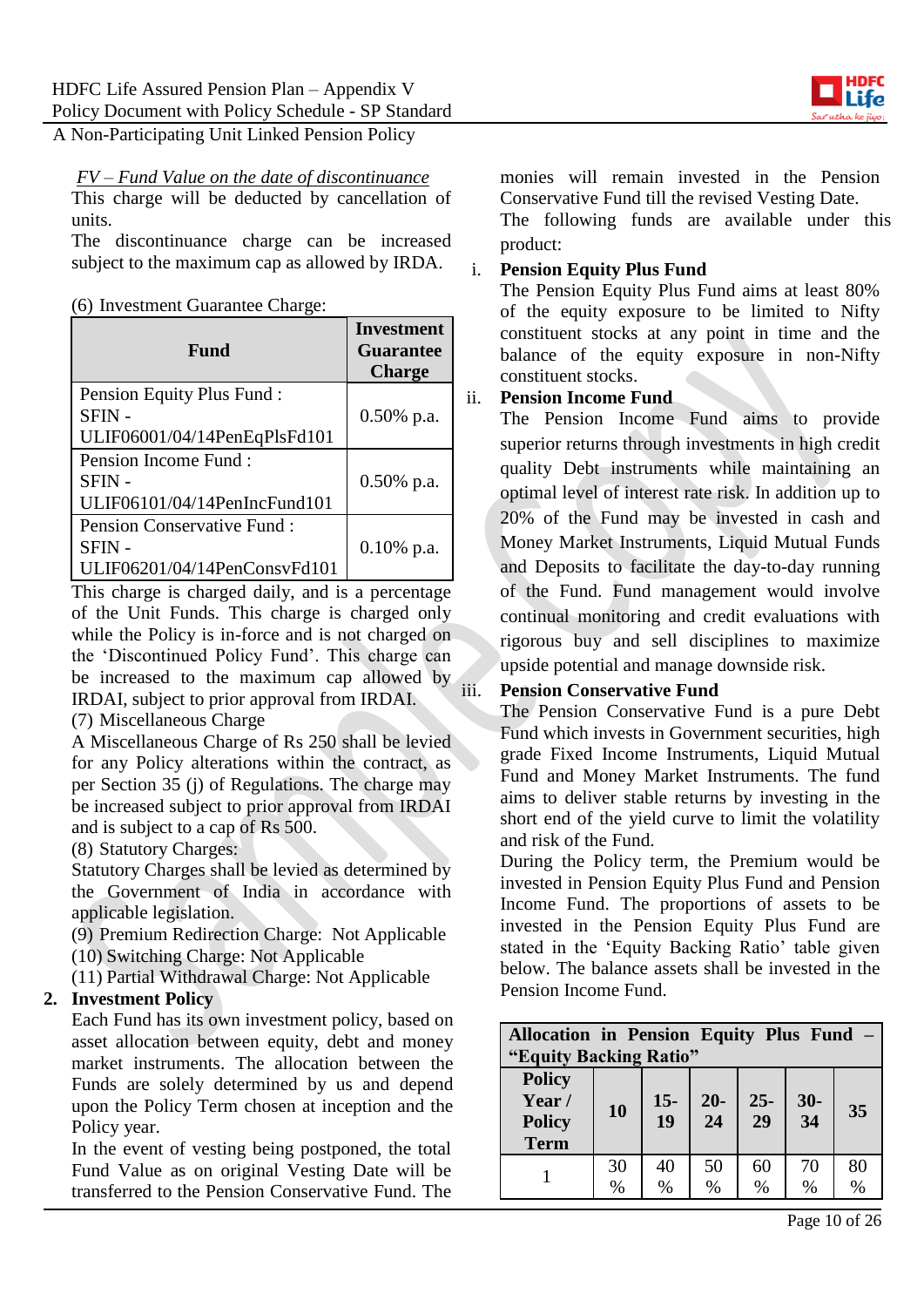

| <b>Allocation in Pension Equity Plus Fund</b>          |            |             |             |              |             |                  |
|--------------------------------------------------------|------------|-------------|-------------|--------------|-------------|------------------|
| "Equity Backing Ratio"                                 |            |             |             |              |             |                  |
| <b>Policy</b><br>Year/<br><b>Policy</b><br><b>Term</b> | 10         | $15-$<br>19 | $20-$<br>24 | $25 -$<br>29 | $30-$<br>34 | 35               |
| $\overline{2}$                                         | 24<br>$\%$ | 36<br>$\%$  | 46<br>$\%$  | 57<br>$\%$   | 67<br>$\%$  | 77<br>$\%$       |
| 3                                                      | 18<br>$\%$ | 32<br>$\%$  | 43<br>$\%$  | 54<br>$\%$   | 64<br>$\%$  | 74<br>$\%$       |
| $\overline{4}$                                         | 12<br>$\%$ | 28<br>$\%$  | 40<br>%     | 51<br>$\%$   | 61<br>$\%$  | 72<br>$\%$       |
| 5                                                      | 6%         | 24<br>$\%$  | 36<br>$\%$  | 48<br>$\%$   | 58<br>$\%$  | 69<br>$\%$       |
| 6                                                      | 0%         | 20<br>$\%$  | 33<br>$\%$  | 45<br>$\%$   | 56<br>$\%$  | 66<br>$\%$       |
| 7                                                      | 0%         | 16<br>$\%$  | 30<br>$\%$  | 42<br>$\%$   | 53<br>$\%$  | 64<br>$\%$       |
| 8                                                      | 0%         | 12<br>$\%$  | 26<br>$\%$  | 39<br>$\%$   | 50<br>$\%$  | 61<br>%          |
| 9                                                      | 0%         | 8%          | 23<br>$\%$  | 36<br>$\%$   | 47<br>$\%$  | 58<br>$\%$       |
| 10                                                     | 0%         | 4%          | 20<br>$\%$  | 33<br>$\%$   | 44<br>$\%$  | 56<br>$\sqrt{0}$ |
| 11                                                     |            | 0%          | 16<br>$\%$  | 30<br>$\%$   | 42<br>$\%$  | 53<br>$\%$       |
| 12                                                     |            | 0%          | 13<br>$\%$  | 27<br>%      | 39<br>%     | 50<br>$\%$       |
| 13                                                     |            | 0%          | 10<br>$\%$  | 24<br>$\%$   | 36<br>%     | 48<br>$\%$       |
| 14                                                     |            | 0%          | 6%          | 21<br>$\%$   | 33<br>$\%$  | 45<br>$\%$       |
| 15                                                     |            | 0%          | 3%          | 18<br>$\%$   | 30<br>%     | 42<br>%          |
| 16                                                     |            | 0%          | 0%          | 15<br>$\%$   | 28<br>$\%$  | 40<br>$\%$       |
| 17                                                     |            | 0%          | 0%          | 12<br>%      | 25<br>%     | 37<br>$\%$       |
| 18                                                     |            | 0%          | 0%          | 9%           | 22<br>%     | 34<br>$\%$       |
| 19                                                     |            | 0%          | 0%          | 5%           | 19<br>$\%$  | 32<br>$\%$       |
| 20                                                     |            |             | 0%          | 3%           | 16<br>%     | 29<br>%          |
| 21                                                     |            |             | 0%          | 0%           | 14<br>%     | 26<br>$\%$       |

| Allocation in Pension Equity Plus Fund -<br>"Equity Backing Ratio" |    |              |             |              |             |            |
|--------------------------------------------------------------------|----|--------------|-------------|--------------|-------------|------------|
| <b>Policy</b><br>Year/<br><b>Policy</b><br><b>Term</b>             | 10 | $15 -$<br>19 | $20-$<br>24 | $25 -$<br>29 | $30-$<br>34 | 35         |
| 22                                                                 |    |              | 0%          | 0%           | 11<br>$\%$  | 24<br>%    |
| 23                                                                 |    |              | 0%          | 0%           | 8%          | 21<br>$\%$ |
| 24                                                                 |    |              | 0%          | 0%           | 5%          | 18<br>$\%$ |
| 25                                                                 |    |              |             | 0%           | 2%          | 16<br>$\%$ |
| 26                                                                 |    |              |             | 0%           | 0%          | 13<br>$\%$ |
| 27                                                                 |    |              |             | 0%           | 0%          | 10<br>$\%$ |
| 28                                                                 |    |              |             | 0%           | 0%          | $8\%$      |
| 29                                                                 |    |              |             | 0%           | 0%          | 5%         |
| 30                                                                 |    |              |             |              | 0%          | 2%         |
| 31                                                                 |    |              |             |              | 0%          | 0%         |
| 32                                                                 |    |              |             |              | 0%          | 0%         |
| 33                                                                 |    |              |             |              | 0%          | 0%         |
| 34                                                                 |    |              |             |              | 0%          | 0%         |
| 35                                                                 |    |              |             |              |             | 0%         |

In the event of vesting being postponed, the total fund value as on the date of original vesting will be transferred to the Pension Conservative Fund. The monies will remain invested in the Pension Conservative Fund till the revised vesting date.

### **3. Investment in Derivatives**

All the above Fund(s) may also invest in Interest Rate derivatives such as Interest Rate Swaps, Forward Rate agreements and such other derivative instruments as may be introduced from time to time in the markets for the purpose of hedging and portfolio yield enhancement and other uses as may be permitted under the IRDAI regulations and guidelines (INV-GLN-008-2004- 05).

- **4.** Unit Prices will be published on the Company's website, on the Life Insurance Council's Website and in leading national dailies
- **5.** The Unit Price of a unit linked Fund shall be computed as:

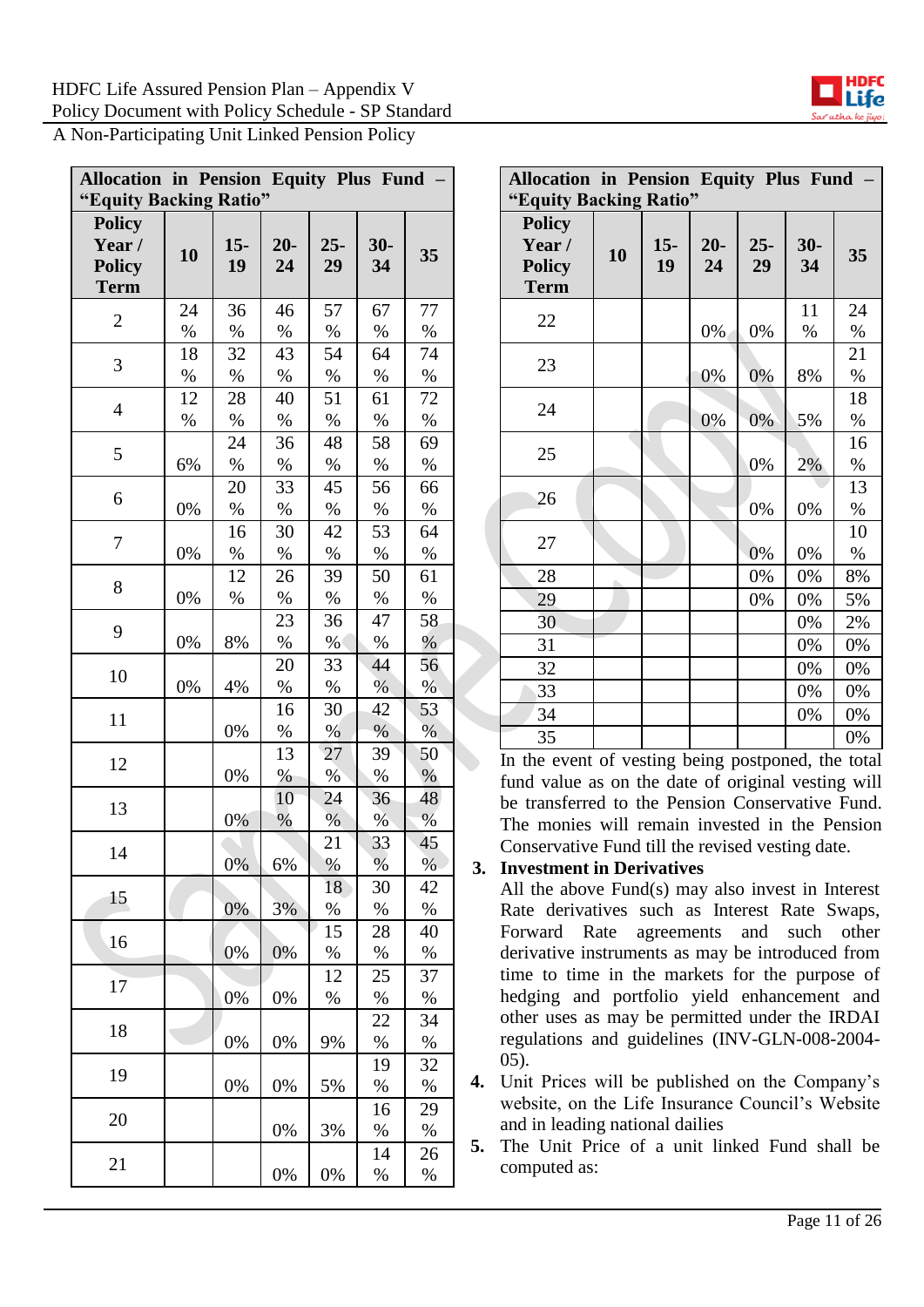

- Market Value of investment held by the Fund plus the value of any current assets less the value of any current liabilities & provisions, if any, divided
- By the number of Units existing at the valuation date (before any Units are redeemed or created) The resulting price will be rounded to the nearest Re. 0.0001.
- **6.** Your Premium is utilised to purchase Units of investment linked Funds for the Policy. In any investment linked Fund, all Units are of equal value. You will not hold the Units directly and the assets of each Fund will belong to us.
- **7.** The assets that the Funds invest in will be selected by us at our sole discretion at all times.
- **8.** We may close, withdraw, modify, split or combine Fund(s) or introduce new Funds with prior approval from the Insurance Regulatory and Development Authority of India, if required. 'Withdraw' means no further payments will be accepted into the Fund, while any existing Units held in the Fund will continue to be allocated. 'Close' means we will encash all the Units, which exist for a Fund and terminate the Fund.
- **9.** Where we close or withdraw a Fund, we will notify you, three months in advance that, we will switch any existing units in that Fund ('original fund') and / or apply any future Premiums which would have been applied to that original Fund to another Fund that has, in our opinion, the closest investment objectives to the original Fund. During the three month notice period, you can switch to any other available Fund.
- **10.** We will not allocate Units in any investmentlinked Fund unless assets equivalent to those Units are added at the same time to the Fund. We will also not withdraw assets from any such Fund (except to meet the deductions described below in this Clause) unless Units equivalent to those assets are cancelled at the same time. Units will only be cancelled in any such Fund under the terms as specified in this Part E, and assets equivalent to the cancelled Units will be withdrawn from the same Fund at the same time.
- **11.** We will add the income from the assets of the original Fund to another Fund that has, in our opinion, the closest investment objectives to the original Fund.
- **12.** We can deduct from the assets of an investment linked Fund the amounts that are required to cover:
	- i. expenses, taxes and levies in respect of or due to the buying and selling of units;
	- ii. part or all of any taxes and levies or other statutory/regulatory charge on us allocated to the Fund; and
	- iii. the applicable Charges.

### **13. Risks of Investment in the Fund:**

- a) The Premiums paid in the linked insurance Policies are subject to investment risks associated with capital markets and the Unit Prices may go up or down based on the performance of the Fund and factors influencing the capital market and you are solely responsible for the decisions made.
- b) HDFC Standard Life Insurance Company Limited is only the name of the Insurance Company and HDFC Life Assured Pension Plan is only the name of the linked insurance product and does not, in any way, indicate the quality of the product or its future prospects or the returns.
- c) The Funds offered under this Policy are the names of the Funds and do not in any way indicate the quality of the Funds, their future prospects or the returns.
- d) There is no assurance that the objectives of the Funds will be achieved.
- e) The past performance of the Funds does not indicate the future performance of these Funds.

# **14. Applicability of Unit Prices**

(1) The allocation and redemption of Units for various transactions would be at the Unit Prices as described below:

| <b>Type of</b><br><b>Transaction</b>                                                                                                | <b>Applicable Unit Prices</b><br>(Where transaction is<br>received before Cut-off<br>time) |  |  |
|-------------------------------------------------------------------------------------------------------------------------------------|--------------------------------------------------------------------------------------------|--|--|
| Single Premium<br>deposit received by<br>way of local cheque<br>pay order or<br><sub>or</sub><br>demand<br>drafts<br>payable at par | Unit Price of the date of<br>commencement of<br>the<br>Policy                              |  |  |
| Single Premium<br>deposit received by                                                                                               | Unit Price of the date of<br>of<br>the<br>commencement                                     |  |  |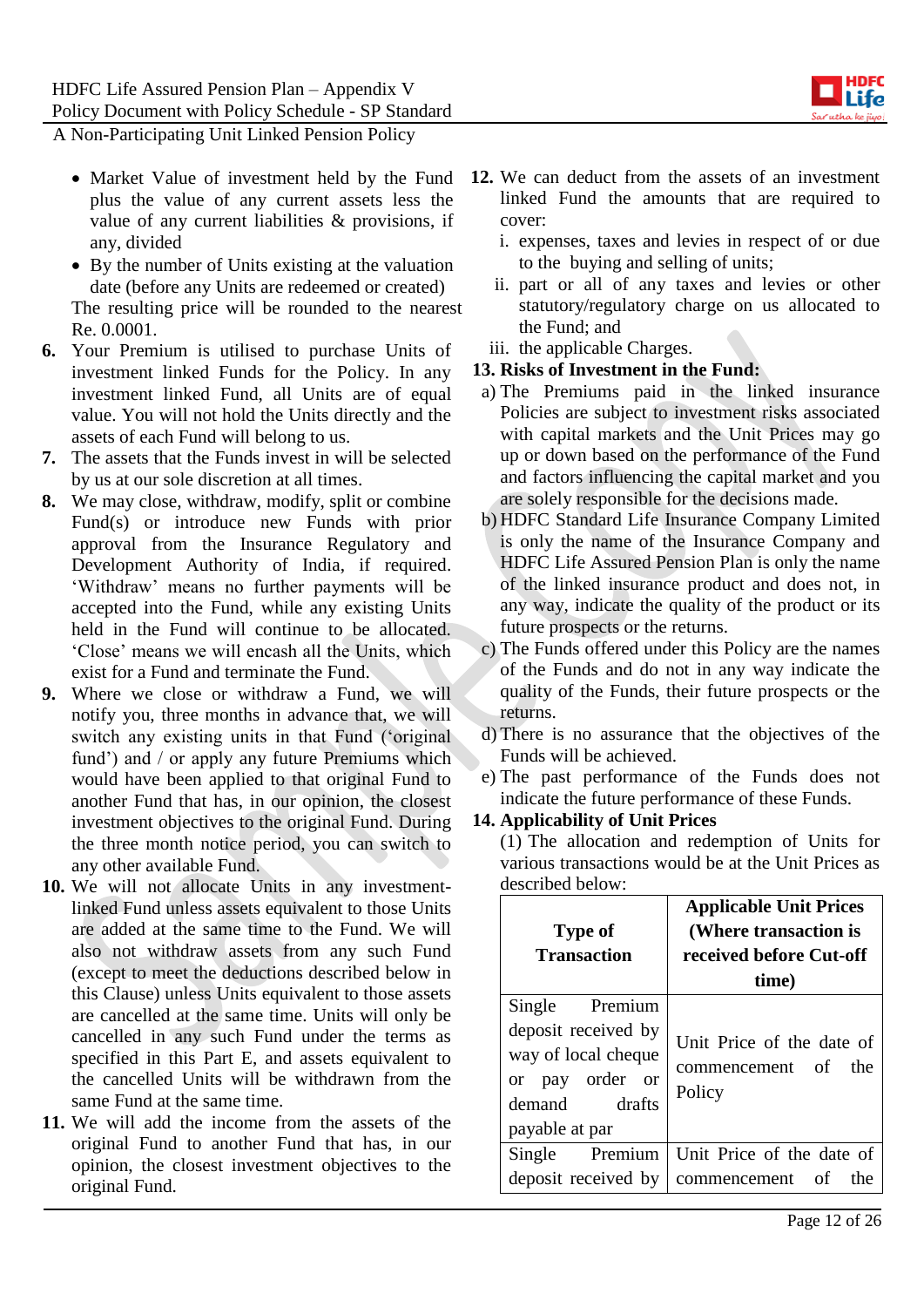

| <b>Type of</b><br><b>Transaction</b>                                                  | <b>Applicable Unit Prices</b><br>(Where transaction is<br>received before Cut-off                                                                                                                                                              | Units.                      | herein b                                 |
|---------------------------------------------------------------------------------------|------------------------------------------------------------------------------------------------------------------------------------------------------------------------------------------------------------------------------------------------|-----------------------------|------------------------------------------|
| way of outstation<br>cheque                                                           | time)<br>Policy<br>$\sigma$ f<br>date<br><b>or</b><br>realisation of the amount<br>by<br>the<br>Company,                                                                                                                                       | <b>FU</b><br><b>ND</b>      | Inv<br><b>SF</b>                         |
| • Partial<br>Withdrawal<br>(i f)<br>applicable)<br>Fund Switch<br>(if)<br>applicable) | whichever is later.<br>Unit Price of the date of<br>receipt of the request.                                                                                                                                                                    | <b>NA</b><br><b>ME</b>      |                                          |
| Look<br>$\bullet$ Free<br>Cancellation<br>Death Claim                                 | Unit Price of the date of<br>receipt of the request or<br>intimation<br>$\sigma$ f<br>claim.<br>(Intimation<br>for<br>the<br>purpose of claim must be<br>in writing or any other<br>manner as decided by the<br>Company from time to<br>time). | Pens<br>ion<br>Equi  <br>ty | ULII<br>01/04<br>PenE<br>sFd1            |
| Surrender                                                                             | Unit Price of date<br><sub>of</sub><br>receipt of the request.                                                                                                                                                                                 | Plus<br>Fun<br>d            |                                          |
| Transfer<br>the<br>to<br>Discontinued<br>Policy Fund                                  | Unit Price of the date of<br>Policy discontinuance.                                                                                                                                                                                            |                             |                                          |
| Charges                                                                               | Prices<br><b>Unit</b><br>of<br>the<br>effective date the Charges<br>are deducted.                                                                                                                                                              | Pens<br>ion<br>$\mathbf{L}$ | <b>ULII</b><br>01/04<br>$D_{\alpha}$ $L$ |

- (2) If the transaction request is received after the Cut-off time prescribed by IRDAI (current cut-off time is 3 p.m.), then Unit Prices of the next date or in case of prepayment of renewal Premium, Unit Price of the due date, shall be applicable.
- (3) If the same day or the next day or the transaction due date is not a valuation date, then we shall apply the Unit Price of the next immediate valuation date.
- (4) The Units allocated shall be reversed in case of the non-realisation of the Premium amount.
- (5) We shall follow norms stated above for any transactions which are not specifically mentioned

ut involve allocation and redemption of

| <b>APPENDIX-1</b>                                                      |                                                             |                                                                                                                                                       |                                                                                        |                                                                                              |                                 |                                                                                  |
|------------------------------------------------------------------------|-------------------------------------------------------------|-------------------------------------------------------------------------------------------------------------------------------------------------------|----------------------------------------------------------------------------------------|----------------------------------------------------------------------------------------------|---------------------------------|----------------------------------------------------------------------------------|
| <b>Investment Pattern in tabular format</b><br><b>FUND COMPOSITION</b> |                                                             |                                                                                                                                                       |                                                                                        |                                                                                              |                                 |                                                                                  |
| <b>FU</b><br><b>ASSET CLASS</b>                                        |                                                             |                                                                                                                                                       |                                                                                        |                                                                                              |                                 | <b>RIS</b>                                                                       |
| <b>ND</b><br><b>NA</b><br><b>ME</b>                                    | <b>SFIN</b>                                                 | Details                                                                                                                                               | Mon<br>ey<br><b>Mark</b><br>et<br>Instr<br>umen<br>ts,<br>Cash<br>$\&$<br>Depo<br>sits | Govern<br>ment<br>Securiti<br>es,<br>Fixed<br>Income<br>Instrum<br>ents $\&$<br><b>Bonds</b> | Equ<br>ity                      | K<br>$\&$<br><b>RE</b><br>TU<br><b>RN</b><br><b>RA</b><br><b>TI</b><br><b>NG</b> |
|                                                                        |                                                             |                                                                                                                                                       | <b>FUND</b>                                                                            |                                                                                              |                                 |                                                                                  |
|                                                                        |                                                             |                                                                                                                                                       |                                                                                        | <b>COMPOSITION</b>                                                                           |                                 |                                                                                  |
| Pens<br>ion<br>Equi<br>ty<br>Plus<br>Fun<br>d                          | <b>ULIF060</b><br>01/04/14<br>PenEqPl<br>sFd101             | To<br>generate<br>long term<br>capital<br>appreciati<br>on in line<br>or better<br>than<br>Nifty<br>index<br>returns                                  | $0\%$ to<br>20%                                                                        | $0\%$ to<br>20%                                                                              | 80<br>$\%$<br>to<br>100<br>$\%$ | Ver<br>y<br>Hig<br>h                                                             |
| Pens<br>ion<br>Inco<br>me<br>Fun<br>d                                  | <b>ULIF061</b><br>01/04/14<br>PenIncF<br>und <sub>101</sub> | To<br>deliver<br>High<br>potential<br>returns<br>due to<br>investme<br>nts in<br>instrumen<br>ts with<br>higher<br>duration<br>and credit<br>exposure | $0\%$ to<br>20%                                                                        | 80%<br>to100%                                                                                |                                 | Mo<br>der<br>ate                                                                 |
| Pens                                                                   | <b>ULIF062</b>                                              | To invest                                                                                                                                             | $0\%$ to                                                                               | 40% to                                                                                       |                                 | Lo                                                                               |
| ion                                                                    | 01/04/14                                                    | in high                                                                                                                                               | 60%                                                                                    | 100%                                                                                         |                                 | W                                                                                |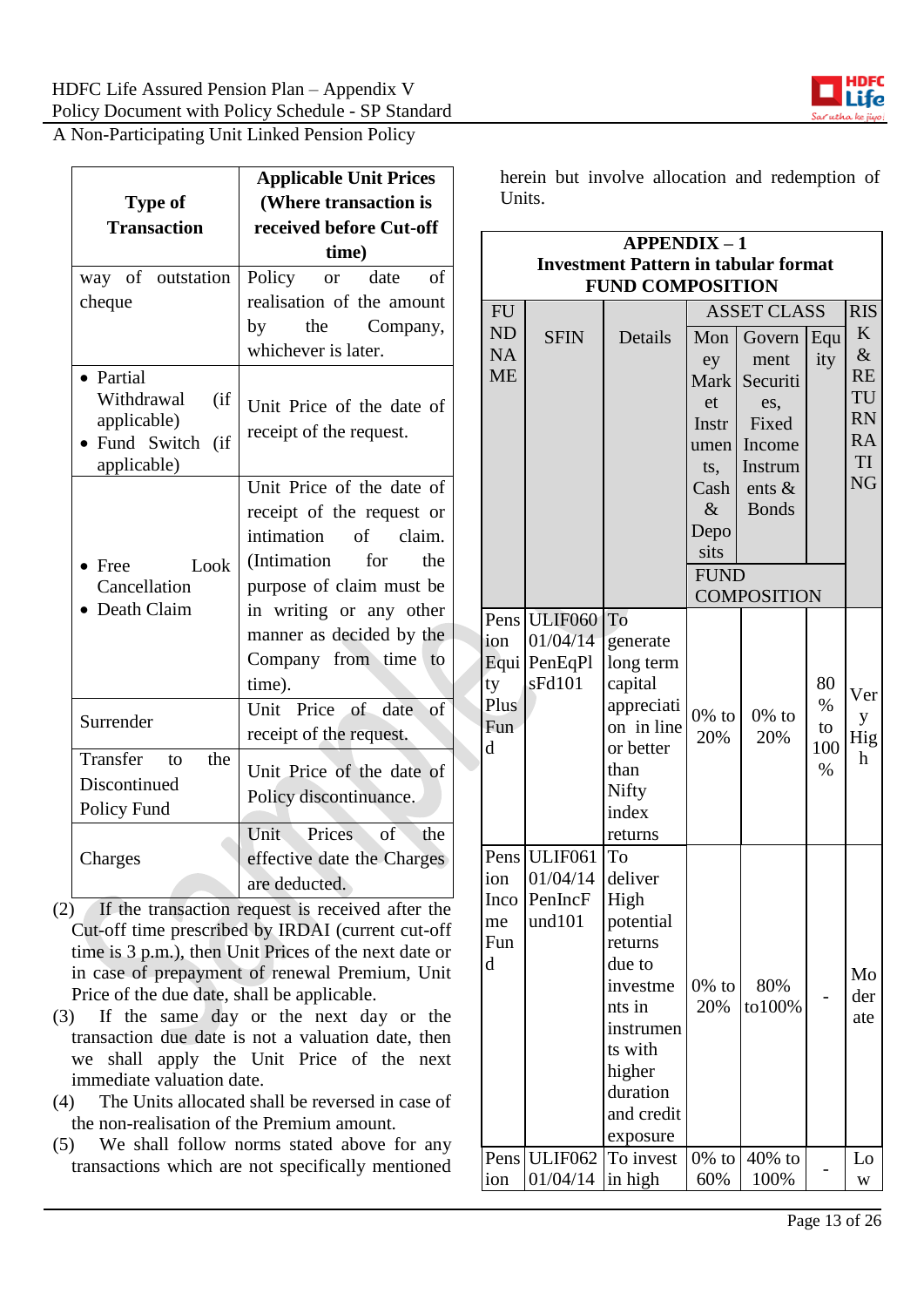

| Con  | PenCons | grade      |  |  |
|------|---------|------------|--|--|
| serv | vFd101  | fixed      |  |  |
| ativ |         | income     |  |  |
| e    |         | instrumen  |  |  |
| Fun  |         | ts and     |  |  |
| d    |         | Governm    |  |  |
|      |         | ent        |  |  |
|      |         | securities |  |  |
|      |         | at the     |  |  |
|      |         | short end  |  |  |
|      |         | of the     |  |  |
|      |         | yield      |  |  |
|      |         | curve, to  |  |  |
|      |         | deliver    |  |  |
|      |         | stable     |  |  |
|      |         | returns.   |  |  |

Note: Investment in Liquid Mutual Funds will always be within Mutual Fund limits as prescribed by IRDAI regulations and guidelines. As per (IRDAI (Investment) (Fifth Amendment) Regulations, 2013 the current limit of approved investments in Liquid Mutual Funds is 5% of the fund. Provided, however, the said investment shall always be in line with regulations and guidelines as may be prescribed by IRDAI from time to time.

The asset allocation for the Discontinued Policy Fund (SFIN: ULIF05201/10/13DiscontdPF101) shall be as per the prevailing regulatory requirements. Currently, the asset allocation is as follows:

- Money Market Instruments  $-0\%$  to 40%
- Government securities: 60% to 100%

The definition of Money Market Instruments is as given in the IRDAI Investment Regulations - IRDA/Reg./5/47/2008 (22nd August 2008).

In all the above Funds, Deposits means deposits issued by Banks included in the Second Schedule to the Reserve Bank of India Act 1934, or a Primary Dealer duly recognised by Reserve Bank of India as such. (IRDAI Regulation 3, Schedule I, (b) (iii)).

### **Part F**

### **1. Exclusions**

There are no exclusions under this Policy.

### **2. Age Admitted**

In case you have not provided proof of age of the Life Assured with the Proposal, you will be required to furnish such proof of age of the Life Assured as is acceptable to us and have the age admitted. In the event the age so admitted ("Correct Age") during the Policy Term is found to be different from the age declared in the Proposal, without prejudice to our rights and remedies including those under the Insurance Act, 1938 as amended from time to time, we shall take one of the following actions

i) If eligible, and if the Correct Age is found to be higher, the benefit payable under this Policy and Rider, if any, shall be after deduction of such difference in Risk Charges (i.e. difference in Risk Charges paid based on age declared in the Proposal and Risk Charges based on the Correct Age) along with interest thereon. In such cases, before calculating the amount of benefit payable, the Policy shall be subject to re-underwriting and the Sum Assured shall be subject to eligibility as per underwriting norms and the Premium/Risk Charges to be deducted shall be calculated proportionately on such Sum Assured payable. If the Correct Age is found to be lower, excess Premiums/Risk Charges without any interest shall be refunded.

ii) If ineligible for the Policy basis the Correct Age, the Policy shall be void-ab-initio and the Fund Value will be returned without interest after deducting all applicable charges like medical (if any), Stamp Duty (if any), etc.

### **3. Claim Procedure**

(1) Vesting Benefit: The Vesting Benefit will be paid if and only if:

- i. The Policy has matured and the Life Assured is alive on the Vesting Date,
- ii. No claim has been made on the Policy,
- iii. The Policy has not been discontinued or surrendered or cancelled or terminated, and
- iv. All relevant documents including the original Policy document in support of your claim have been provided to the Company.

(2) Death Benefit: The Death Benefit will be paid if and only if:

- i. The death of the Life Assured has occurred before the Vesting Date,
- ii. The standard Policy provisions specified in Part F Clause 1 (Exclusions) and Part F Clause 8 (Incorrect Information and Non Disclosure) are not attracted,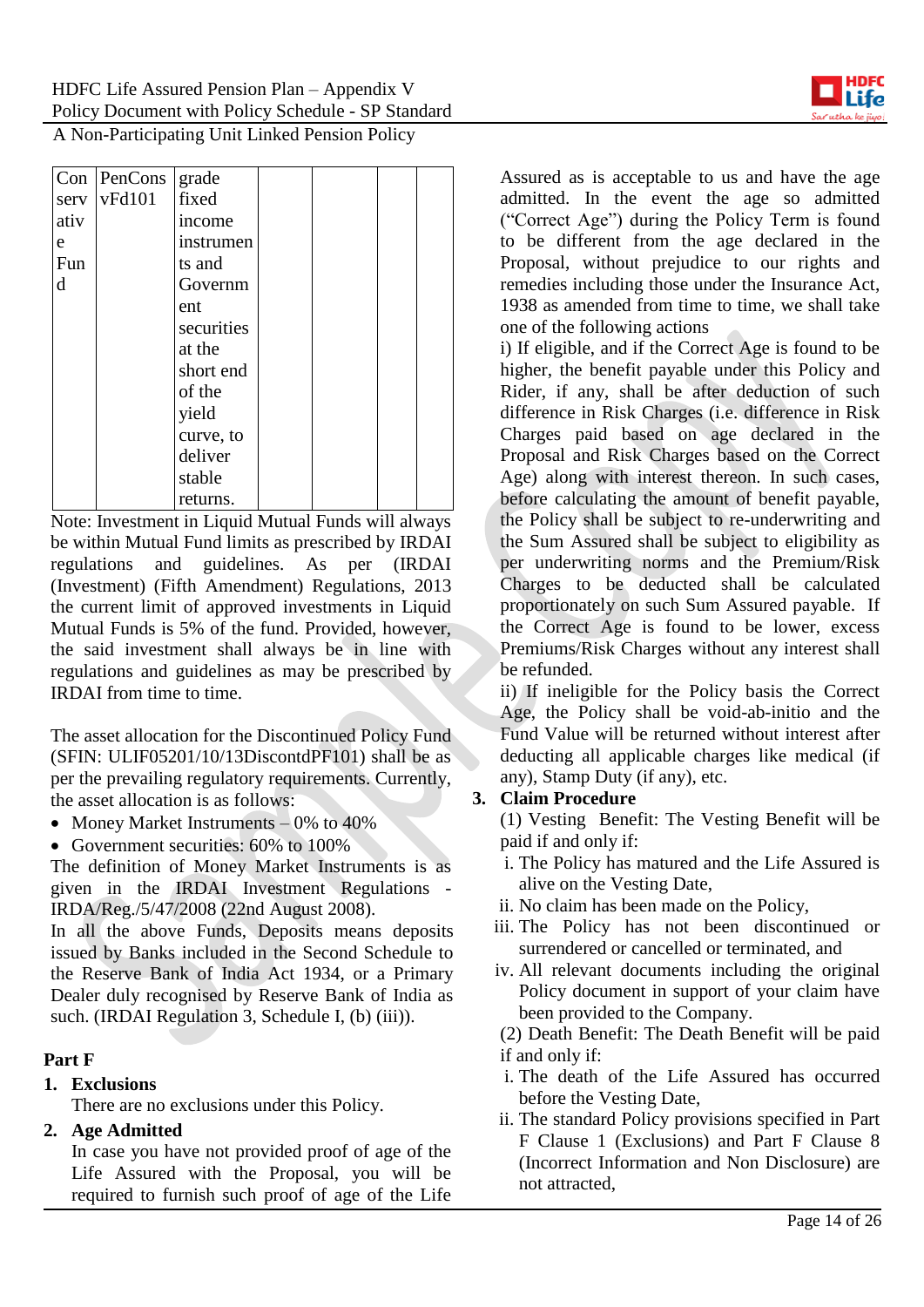

- iii. The Policy has not been discontinued or surrendered or cancelled or terminated, and
- iv. All relevant documents in support of the claim have been provided to the Company. These would normally include the following:

Basic documentation for all claims:

- a. Completed claim form, (including NEFT details and bank account proof as specified in the claim form);
- b. Original Policy;
- c. Original or copy Death Certificate issued by Municipal Authority/ Gram Panchayat / Tehsildar (attested by issuing authority); and
- d. Claimant's identity and residence proof.

Additional records (if death is due to natural causes):

a. Original or copy of past and current medical records (Indoor case paper, admission notes, discharge summary) attested by Hospital authorities.

Additional records (if death is due to un-natural causes):

- a. Original or copy of First Information Report, Police Panchnama report attested by Police authorities; and
- b. Original or copy of Post mortem report attested by Hospital authority.

### Note:

- a. In case original documents are submitted, attestation on the document by authorities is not required.
- b. Depending on the circumstances of the death, further documents may be called for as we deem fit.

The claim is required to be intimated to us within a period of three years from the date of death. However, we may condone the delay in claim intimation, if any, where the delay is proved to be for reasons beyond the control of the claimant.

### **4. Assignment or Transfer**

The Policyholder can assign or transfer of a Policy in accordance with Section 38 of the Insurance Act, 1938 as amended from time to time. Simplified version of the provisions of Section 38 is enclosed in Annexure I for reference.

### **5. Nomination**

The Policyholder can nominate a person/ persons in accordance with Section 39 of the Insurance Act, 1938 amended from time to time. Simplified version of the provisions of Section 39 is enclosed in Annexure II for reference.

### **6. Issuance of Duplicate Policy:**

The Policyholder can request for a duplicate copy of the Policy at HDFC Life offices or through Certified Financial Consultant (Insurance Agent) who advised you while taking this Policy. While making an application for duplicate Policy the Policyholder is required to submit a notarized original indemnity bond on a stamp paper. Additional charges may be applicable for issuance of the duplicate Policy.

### **7. Force Majeure**

(1) We will value the Funds on each day that the financial markets are open. However, we may value the Funds less frequently in extreme circumstances external to us, where the value of the assets is too uncertain. In such circumstances, we may defer the valuation of assets for up to 30 days until we feel that certainty as to the value of assets has resumed. The deferment of the valuation of assets will be with prior approval from IRDAI.

(2) We will make investments as per the Fund details. However, we reserve the right to change the exposure of all/any Fund to money market instruments to 100% only in extreme situations, economic situations, war/war-like situations, terror situations. The same will be put back as per the base investment policy once the situation has corrected.

Some examples of extreme circumstances referred to above are:

- (i)When one or more stock exchanges which provide a basis for valuation for a substantial portion of the assets of the Fund are closed other than for ordinary holidays.
- (ii) When, as a result of political, economic, monetary or any circumstances out of our control, the disposal or valuation of the assets of the Unit Fund are not reasonable or would not reasonably be practicable without being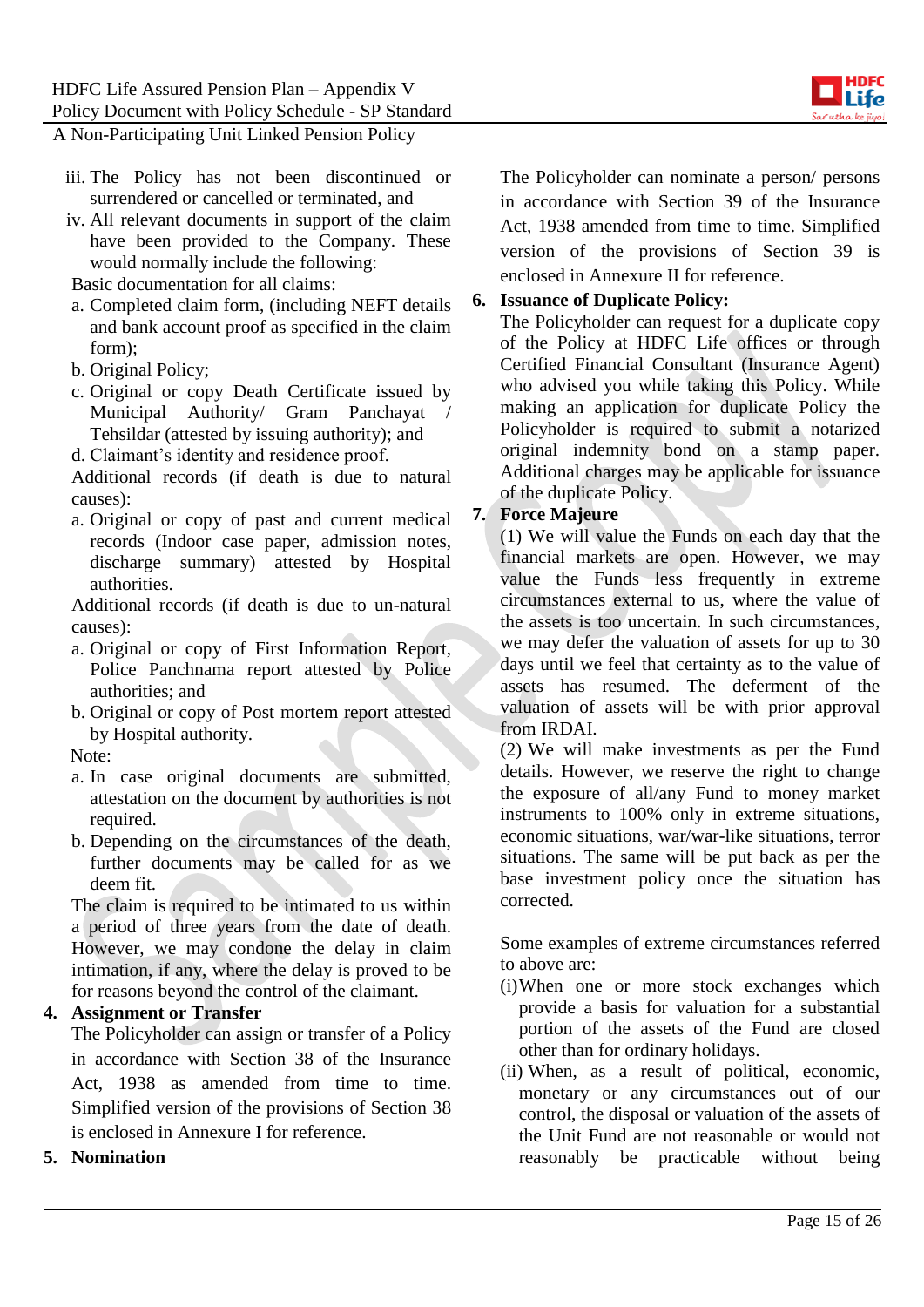

detrimental to the interests of the remaining unit holders.

- (iii)During periods of extreme volatility of markets during which surrenders and switches would, in our opinion, be detrimental to the interests of the existing unit holders of the Fund.
- (iv)In the case of natural calamities, strikes, war, civil unrest, riots and bandhs.
- (v) In the event of any force majeure or disaster that affects our normal functioning.
- (vi)If so directed by the IRDAI.

The Policyholder shall be notified of such a situation, if it arises.

### **8. Incorrect Information and Non-Disclosure**

Fraud, misrepresentation and forfeiture would be dealt with in accordance with provisions of Section 45 of the Insurance Act 1938 as amended from time to time. Simplified version of the provisions of Section 45 is enclosed in Annexure III for reference.

### **9. Taxes**

(1) Indirect Taxes

Service Tax and Cess shall be levied as applicable. Any taxes and levies becoming applicable in future may become payable by you by any method including by levy of an additional monetary amount in addition to premium and or charges.

(2) Direct Taxes

Direct Tax, if any will be deducted at the applicable rate from the payments made under the Policy, as per the provisions of the Income Tax Act, 1961 as amended from time to time.

- **10. Modification, Amendment, Re-enactment of or to the Insurance laws and rules, regulations, guidelines, clarifications, circulars etc. thereunder**
- (1) This Policy is subject to-
	- (i) The Insurance Act, 1938 as amended from time to time,
	- (ii) Amendments, modifications (including reenactment) as may be made from time to time, and
	- (iii)Other such relevant Regulations, Rules, Laws, Guidelines, Circulars, Enactments etc as may be introduced thereunder from time to time.
	- (1) We reserve the right to change any of these Policy Provisions / terms and conditions in

accordance with changes in applicable Regulations or Laws, and where required, with IRDAI's approval.

- (2) We are required to obtain prior approval from the IRDAI before making any material changes to these provisions, except for changes of regulatory / statutory nature.
- (3) We reserve the right to require submission by you of such documents and proof at all life stages of the Policy as may be necessary to meet the requirements under Anti- money Laundering/Know Your Customer norms and as may be laid down by IRDAI and other regulators from time to time.

### **11. Jurisdiction:**

This Policy shall be governed by the laws of India and the Indian Courts shall have jurisdiction to settle any disputes arising under the Policy.

### **12. Notices**

(1) Any notice, direction or instruction given to us, under the Policy, shall be in writing and delivered by hand, post, facsimile or from registered electronic mail ID to:

HDFC Standard Life Insurance Company Limited, 11th Floor, Lodha Excelus, Apollo Mills Compound, N.M. Joshi Marg, Mahalaxmi, Mumbai - 400011.

Registered Office: Lodha Excelus, 13<sup>th</sup> Floor, Apollo Mills Compound, N.M. Joshi Marg, Mahalaxmi, Mumbai - 400011.

E-mail: service@hdfclife.com

Or such other address as may be informed by us.

Similarly, any notice, direction or instruction to be given by us, under the Policy, shall be in writing and delivered by hand, post, courier, facsimile or registered electronic mail ID to the updated address in the records of the Company.

You are requested to communicate any change in address, to the Company supported by the required address proofs to enable the Company to carry out the change of address in its systems. The onus of intimation of change of address lies with the Policyholder. An updated contact detail of the Policyholder will ensure that correspondences from the Company are correctly addressed to the Policyholder at the latest updated address.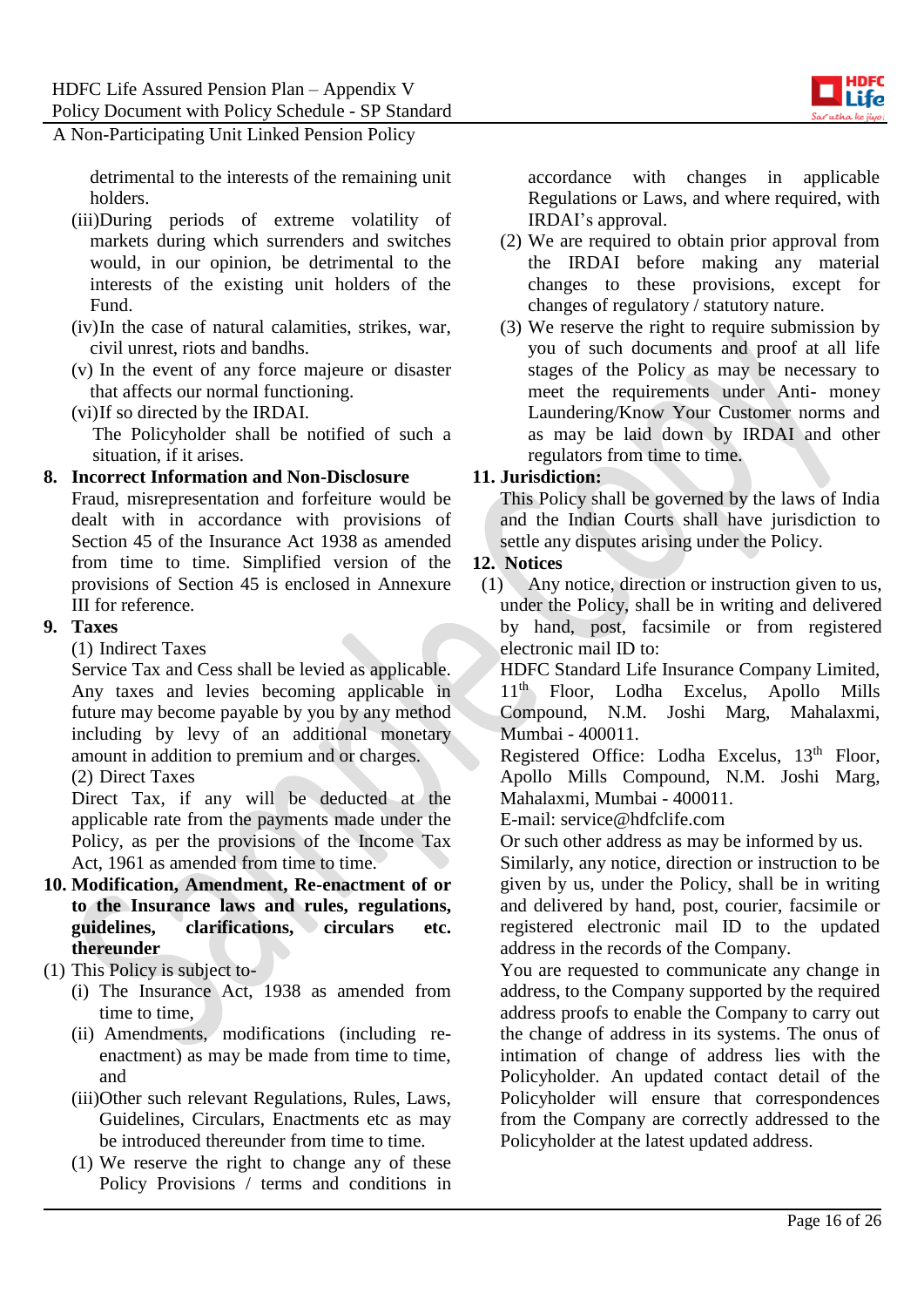

### **Part G - Grievance Redressal Mechanism**

- 1. Complaint Resolution Process
- i. The customer can contact us on the below mentioned address in case of any complaint/ grievance:

Grievance Redressal Officer

HDFC Standard Life Insurance Company Limited

11th Floor, LodhaExcelus, Apollo Mills Compound, N. M. Joshi Marg, Mahalaxmi, Mumbai, Maharashtra – 40001.

Helpline number: 18602679999 (Local charges apply)

E-mail: service@hdfclife.com

- ii. All grievances (Service and sales) received by the Company will be responded to within the Turn Around Time (TAT) of 14 days.
- iii. Written request or email from the registered email id is mandatory.
- iv. If required, we will investigate the complaints by taking inputs from the customer over the telephone or through personal meetings.
- v. We will issue an acknowledgement letter to the customer within 3 working days of the receipt of complaint.
- vi. The acknowledgement that is sent to the customer has the details of the complaint number, the Policy number and the Grievance Redressal Officer's name who will be handling the complaint of the customer.
- vii. If the customer's complaint is addressed within 3 days, the resolution communication will also act as the acknowledgment of the complaint.
- viii. The final letter of resolution will offer redressal or rejection of the complaint along with the reason for doing the same.
	- ix. In case the customer is not satisfied with the decision sent to him or her, he or she may contact our Grievance Redressal Officer within 8 weeks of the receipt of the communication at any of the touch points mentioned in the document, failing which, we will consider the complaint to be satisfactorily resolved.
	- x. The following is the escalation matrix in case there is no response within the prescribed timelines or if you are not satisfied with the response. The number

of days specified in the below- mentioned escalation matrix will be applicable from the date of escalation.

| <b>Level</b>       | <b>Designation</b>         | <b>Response</b><br>Time |
|--------------------|----------------------------|-------------------------|
| 1st Level          | Sr. Manager -              | 10 working              |
|                    | <b>Customer Relations</b>  | days                    |
| 2nd Level          | Vice President -           | 10 working              |
| (for response)     | <b>Customer Relations</b>  | days                    |
| not received       |                            |                         |
| from Level $1)$    |                            |                         |
| <b>Final Level</b> | <b>Sr.</b> Vice President  | 3 working               |
| (for response)     | and Head Customer          | days                    |
| not received       | Relations &                |                         |
| from Level 2)      | <b>Principal Grievance</b> |                         |
|                    | Redressal Officer          |                         |

You are requested to follow the aforementioned matrix to receive satisfactory response from us.

xi. If you are not satisfied with the response or do not receive a response from us within 14 days, you may approach the Grievance Cell of IRDAI on the following contact details:

• IRDAI Grievance Call Centre (IGCC) TOLL FREE NO:155255

- Email ID: complaints@irda.gov.in
- Online- You can register your complaint online at http://www.igms.irda.gov.in/
- Address for communication for complaints by fax/paper:

Consumer Affairs Department

Insurance Regulatory and Development Authority of India

9th floor, United India Towers, Basheerbagh Hyderabad – 500 029, Telangana State (India) Fax No:  $91 - 40 - 66789768$ 

2. In the event you are dissatisfied with the response provided by us, you may approach the Insurance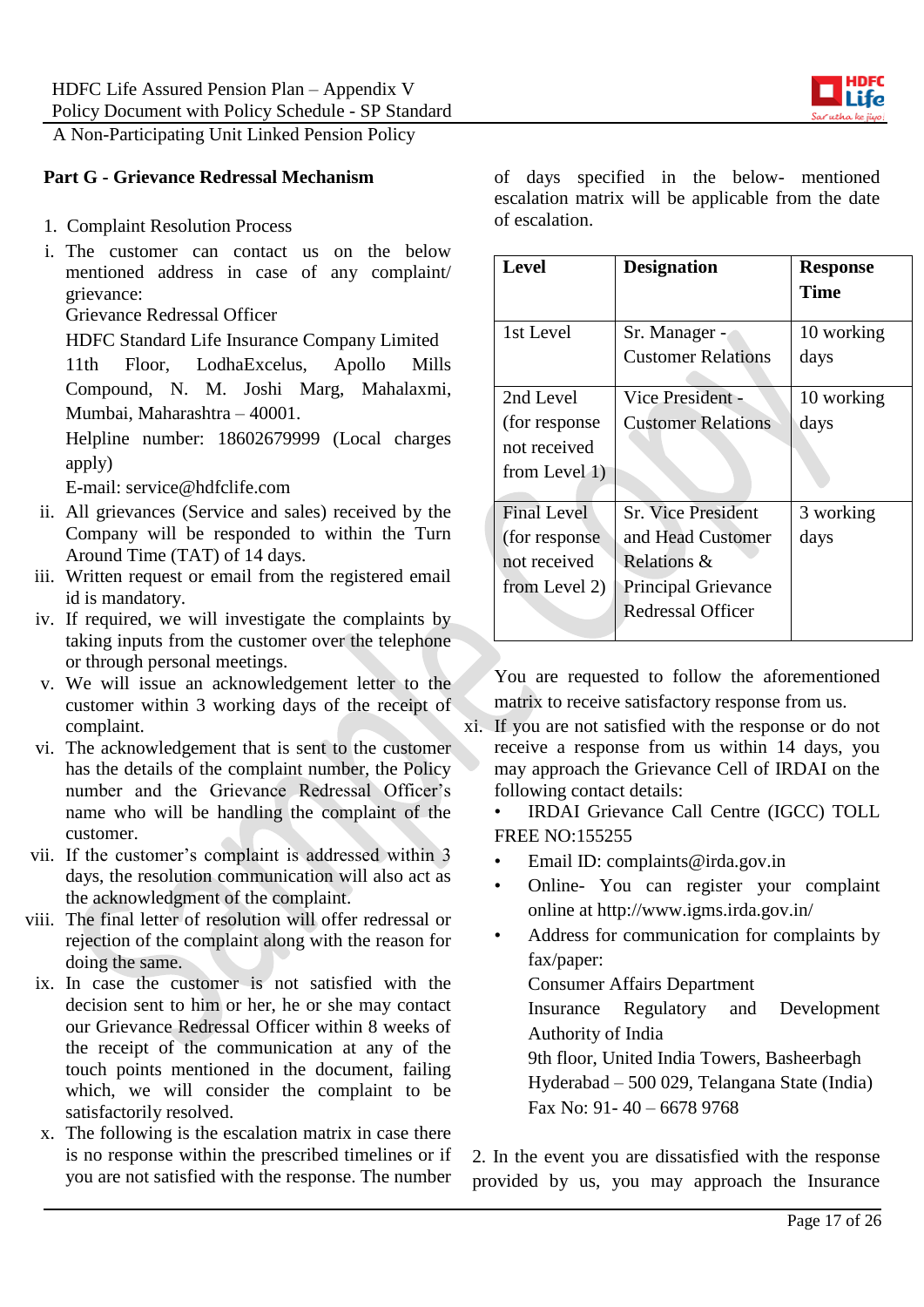Ombudsman in your region. The details of the existing offices of the Insurance Ombudsman are provided below. You are requested to refer to the IRDAI website at "www.irdai.gov.in" for the updated details.

| a. Details and addresses of Insurance Ombudsman |                         |                     | ar@gbic.co.in           |                         |             |
|-------------------------------------------------|-------------------------|---------------------|-------------------------|-------------------------|-------------|
|                                                 |                         | <b>BENGALU</b>      | Office of the Insurance | Karnataka               |             |
| Office of the                                   | <b>Contact Details</b>  | <b>Areas of</b>     | <b>RU</b>               | Ombudsman,              |             |
| Ombudsma                                        |                         | <b>Jurisdiction</b> |                         | JeevanSoudha            |             |
| n                                               |                         |                     |                         | Bldg., PID No. 57-27-   |             |
| <b>AHMEDAB</b>                                  | Office of the Insurance | Gujarat,            |                         | N-19, Ground Floor,     |             |
| AD                                              | Ombudsman,              | Dadra &             |                         | 19/19, 24th Main Road,  |             |
|                                                 | Jeevan Prakash          | Nagar               |                         | JP Nagar, 1st Phase,    |             |
|                                                 | Building, 6th floor,    | Haveli,             |                         | <b>BENGALURU-</b>       |             |
|                                                 | Tilak Marg, Relief      | Daman and           |                         | 560078.                 |             |
|                                                 | Road, Ahmedabad -       | Diu                 |                         | Tel No: 080-            |             |
|                                                 | 380 001.                |                     |                         | 26652049/26652048       |             |
|                                                 | Tel.: 079 -             |                     |                         | Email:                  |             |
|                                                 | 25501201/02/05/06       |                     |                         | bimalokpal.bengaluru    |             |
|                                                 | Email:                  |                     |                         | @gbic.co.in             |             |
|                                                 | bimalokpal.ahmedabad    |                     | <b>CHANDIGA</b>         |                         | Punjab,     |
|                                                 | @gbic.co.in             |                     | <b>RH</b>               | Office of the Insurance | Haryana,    |
| <b>BHOPAL</b>                                   | Office of the Insurance | Madhya              |                         | Ombudsman,              | Himachal    |
|                                                 | Ombudsman,              | Pradesh &           |                         | SCO No.101-103,2nd      | Pradesh,    |
|                                                 | 2nd Floor, JanakVihar   | Chhattisgarh        |                         | Floor, Batra Building,  | Jammu &     |
|                                                 | Complex, 6, Malviya     |                     |                         | Sector 17-D,            | Kashmir,    |
|                                                 | Nagar, Opp. Airtel      |                     |                         | CHANDIGARH-160          | Chandigarh  |
|                                                 | Office,                 |                     |                         | 017.                    |             |
|                                                 | Near New Market,        |                     |                         | Tel.: 0172 - 2706196 /  |             |
|                                                 | BHOPAL-462 003.         |                     |                         | 2706468 Fax: 0172-      |             |
|                                                 | Tel.:- 0755-            |                     |                         | 2708274                 |             |
|                                                 | 2769201/9202 Fax:       |                     |                         | Email:                  |             |
|                                                 | 0755-2769203            |                     |                         | bimalokpal.chandigarh   |             |
|                                                 | Email:                  |                     |                         | $@$ gbic.co.in          |             |
|                                                 | bimalokpal.bhopal@gb    |                     | <b>CHENNAI</b>          | Office of the Insurance | Tamil Nadu, |
|                                                 | ic.co.in                |                     |                         | Ombudsman,              | Pondicherry |
| <b>BHUBANES</b>                                 | Office of the Insurance | Orissa              |                         | Fathima Akhtar Court,   | Town and    |
| <b>HWAR</b>                                     | Ombudsman,              |                     |                         | 4th Floor, 453 (old     | Karaikal    |
|                                                 | 62, Forest Park,        |                     |                         | 312),                   | (which are  |
|                                                 | <b>BHUBANESHWAR-</b>    |                     |                         | Anna Salai,             | part of     |
|                                                 | 751 009.                |                     |                         | Teynampet,              | Pondicherry |



Tel.: 0674 - 2596461 /2596455Fax : 0674-

bimalokpal.bhubanesw

2596429 Email: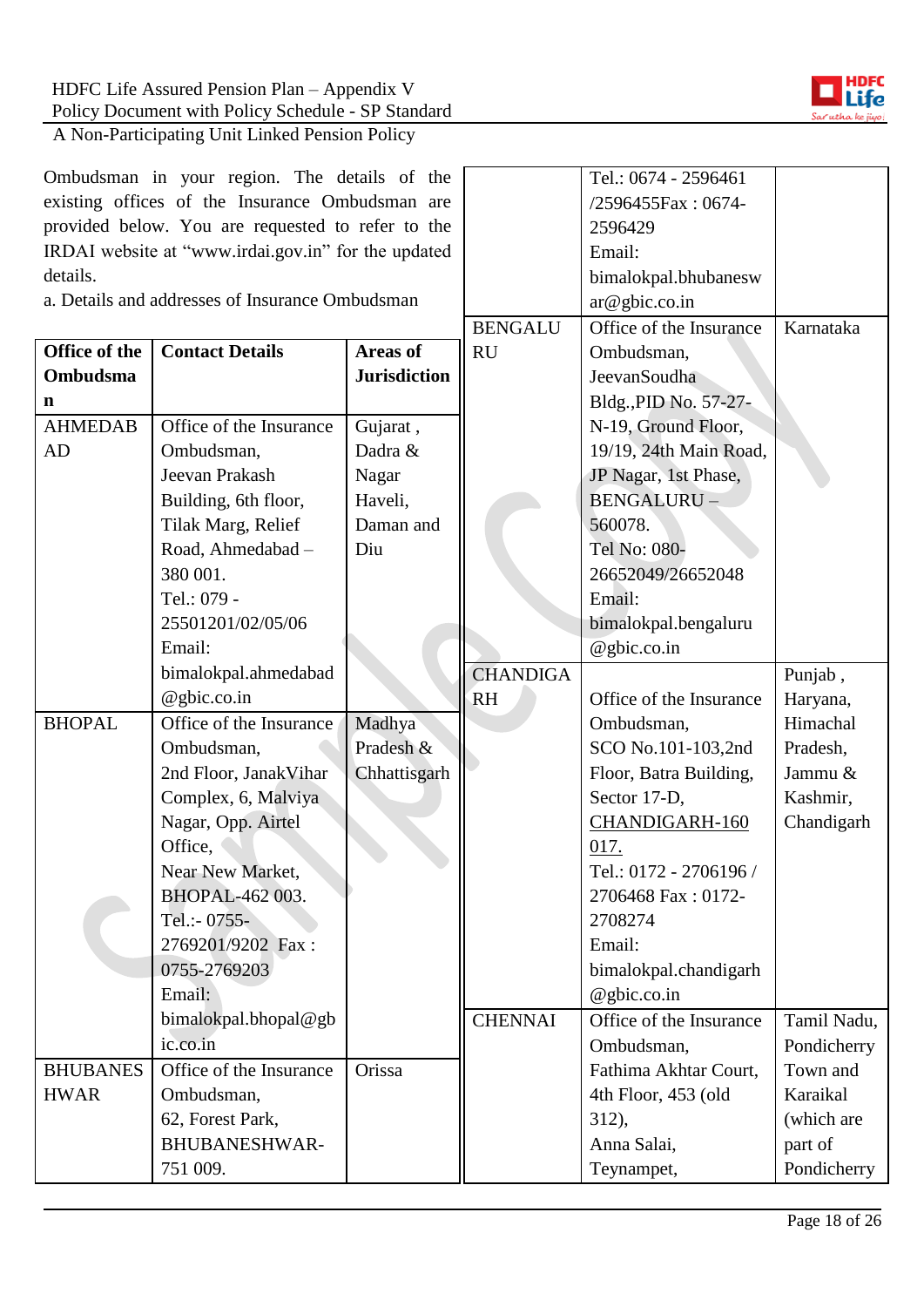

|                | CHENNAI-600 018.        | $\lambda$    |                | Tel: 040-               |                |
|----------------|-------------------------|--------------|----------------|-------------------------|----------------|
|                | Tel.:- 044-24333668     |              |                | 65504123/23312122       |                |
|                | /24335284 Fax: 044-     |              |                | Fax: 040-23376599       |                |
|                | 24333664                |              |                | Email:                  |                |
|                | Email:                  |              |                | bimalokpal.hyderabad    |                |
|                | bimalokpal.chennai@g    |              |                | @gbic.co.               |                |
|                | bic.co.in               |              | <b>JAIPUR</b>  | Office of the Insurance | Rajasthan      |
| <b>NEW</b>     | Office of the Insurance | Delhi        |                | Ombudsman,              |                |
| <b>DELHI</b>   | Ombudsman,              |              |                | Ground Floor,           |                |
|                | 2/2 A, Universal        |              |                | JeevanNidhi II,         |                |
|                | Insurance Bldg., Asaf   |              |                | Bhawani Singh Road,     |                |
|                | Ali Road,               |              |                | JAIPUR - 302005.        |                |
|                | NEW DELHI-110 002.      |              |                | Tel: 0141-2740363       |                |
|                | Tel.: 011 - 23239633 /  |              |                | Email:                  |                |
|                | 23237532 Fax: 011-      |              |                | bimalokpal.jaipur@gbi   |                |
|                | 23230858                |              |                | c.co.in                 |                |
|                | Email:                  |              | <b>ERNAKUL</b> | Office of the Insurance | Kerala,        |
|                | bimalokpal.delhi@gbic   |              | AM             | Ombudsman,              | Lakshadwee     |
|                | .co.in                  |              |                | 2nd Floor, 2nd Floor,   | $p$ , Mahe – a |
| <b>GUWAHAT</b> | Office of the Insurance | Assam,       |                | Pulinat Bldg., Opp.     | part of        |
| I              | Ombudsman,              | Meghalaya,   |                | Cochin Shipyard, M.G.   | Pondicherry    |
|                | "JeevanNivesh", 5th     | Manipur,     |                | Road,                   |                |
|                | Floor, Nr. Panbazar     | Mizoram,     |                | ERNAKULAM-682           |                |
|                | over bridge, S.S.       | Arunachal    |                | 015.                    |                |
|                | Road,                   | Pradesh,     |                | Tel: 0484-              |                |
|                | GUWAHATI-781 001        | Nagaland     |                | 2358759/2359338 Fax     |                |
|                | (ASSAM).                | and Tripura  |                | : 0484-2359336          |                |
|                | Tel.:- 0361-2132204/5   |              |                | Email:                  |                |
|                | Fax: 0361-2732937       |              |                | bimalokpal.ernakulam    |                |
|                | Email:                  |              |                | @gbic.co.in             |                |
|                | bimalokpal.guwahati@    |              | <b>KOLKATA</b> | Office of the Insurance | West Bengal    |
|                | gbic.co.in              |              |                | Ombudsman,              | , Andaman      |
| <b>HYDERAB</b> | Office of the Insurance | Andhra       |                | Hindustan Building.     | & Nicobar      |
| AD             | Ombudsman,              | Pradesh,     |                | Annexe, 4th Floor,      | Islands,       |
|                | 6-2-46, 1st Floor,      | Telangana,   |                | C.R.Avenue,             | Sikkim         |
|                | Moin Court, Lane Opp.   | Yanam and    |                | <b>KOLKATA - 700072</b> |                |
|                | <b>Saleem Function</b>  | part of      |                | Tel No: 033-            |                |
|                | Palace, A.C. Guards,    | Territory of |                | 22124339/22124346       |                |
|                | Lakdi-Ka-Pool,          | Pondicherry  |                | Fax: 22124341           |                |
|                | HYDERABAD-500           |              |                | Email:                  |                |
|                | 004.                    |              |                | bimalokpal.kolkata@g    |                |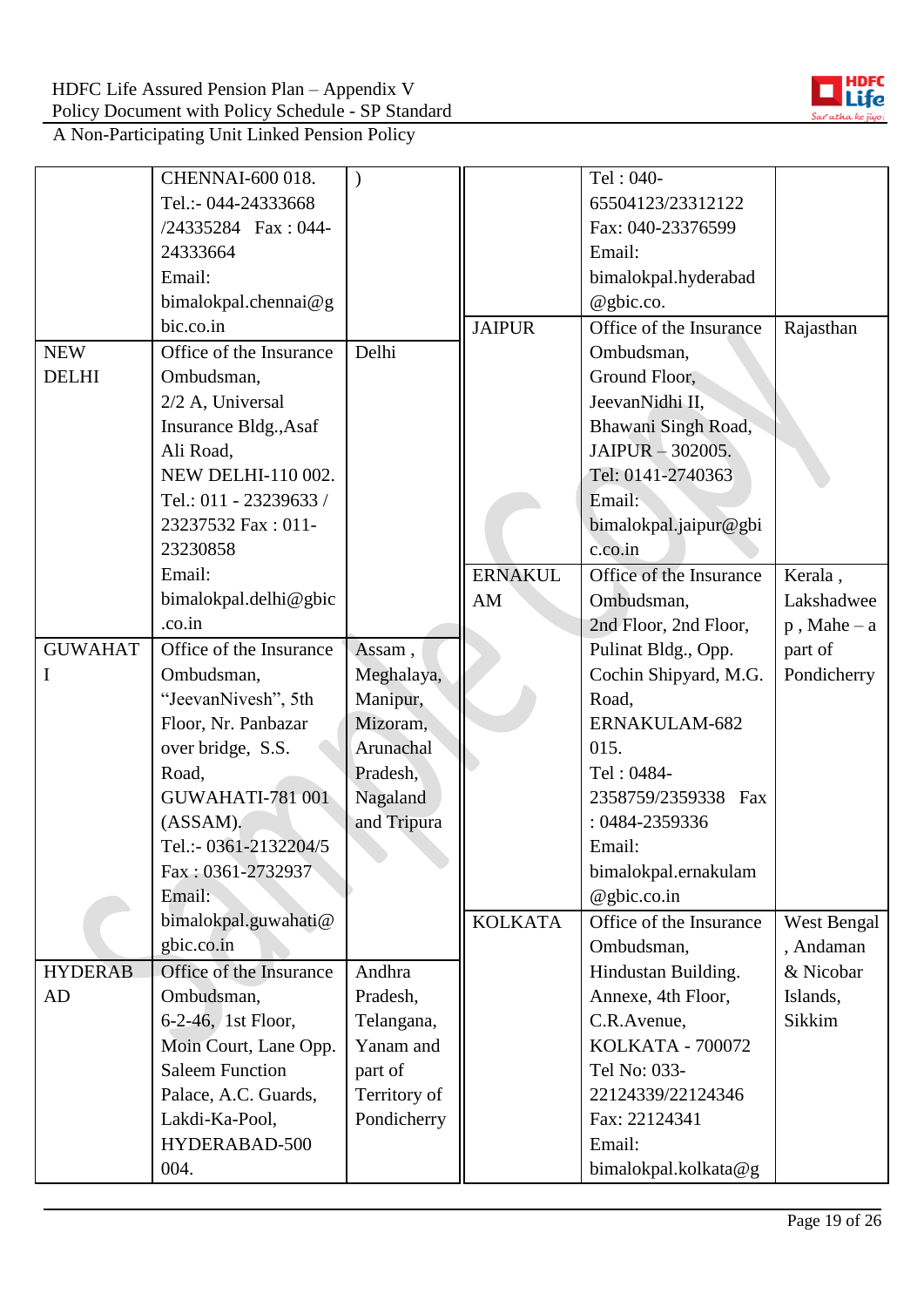

|                | bic.co.in               |                      |               |                                     | Kushinagar,       |
|----------------|-------------------------|----------------------|---------------|-------------------------------------|-------------------|
| <b>LUCKNOW</b> | Office of the Insurance | Districts of         |               |                                     | Gorkhpur,         |
|                | Ombudsman,              | Uttar                |               |                                     | Deoria,           |
|                | JeevanBhawan, Phase-    | Pradesh:             |               |                                     | Mau,              |
|                | 2,                      | Laitpur,             |               |                                     | Ghazipur,         |
|                | 6th Floor, Nawal        | Jhansi,              |               |                                     | Chandauli,        |
|                | Kishore                 | Mahoba,              |               |                                     | Ballia,           |
|                | Road, Hazaratganj,      | Hamirpur,            |               |                                     | Sidharathna       |
|                | LUCKNOW-226 001.        | Banda,               |               |                                     | gar               |
|                | Tel: 0522 -             | Chitrakoot,          | <b>MUMBAI</b> | Office of the Insurance             | Goa,              |
|                | 2231331/2231330         | Allahabad,           |               | Ombudsman,                          | Mumbai            |
|                | Fax: 0522-2231310       | Mirzapur,            |               | 3rd Floor,                          | Metropolita       |
|                | Email:                  | Sonbhabdra,          |               | JeevanSevaAnnexe, S.                | n Region          |
|                | bimalokpal.lucknow@     | Fatehpur,            |               | V. Road,                            | excluding         |
|                | gbic.co.in              | Pratapgarh,          |               | Santacruz(W),                       | Navi              |
|                |                         | Jaunpur, Var         |               | <b>MUMBAI-400 054.</b>              | Mumbai &          |
|                |                         | anasi,               |               | Tel: 022-                           | Thane             |
|                |                         | Gazipur,             |               | 26106960/26106552                   |                   |
|                |                         | Jalaun,              |               | Fax: 022-26106052                   |                   |
|                |                         | Kanpur,              |               | Email:                              |                   |
|                |                         | Lucknow,             |               | bimalokpal.mumbai@g                 |                   |
|                |                         | Unnao,               |               | bic.co.in                           |                   |
|                |                         | Sitapur,             |               | Office of the Insurance             | Bihar and         |
|                |                         | Lakhimpur,           |               | Ombudsman,                          | Jharkhand         |
|                |                         | Bahraich,            | <b>PATNA</b>  | 1st Floor, Kalpana                  |                   |
|                |                         | Barabanki,           |               | Arcade Building,                    |                   |
|                |                         | Raebareli,           |               | Bazar Samiti Road,                  |                   |
|                |                         | Sravasti,            |               | Bahadurpur,                         |                   |
|                |                         | Gonda,               |               | PATNA - 800006                      |                   |
|                |                         | Faizabad,            |               | Tel No: 0612-2680952                |                   |
|                |                         | Amethi,              |               | Email id:                           |                   |
|                |                         | Kaushambi,           |               | bimalokpal.patna@gbi                |                   |
|                |                         | Balrampur,           |               | c.co.in.                            |                   |
|                |                         | Basti,<br>Ambedkarna |               | Office of the Insurance             | State of          |
|                |                         |                      | <b>NOIDA</b>  | Ombudsman,                          | Uttaranchal       |
|                |                         | gar,<br>Sultanpur,   |               | 4th Floor,                          | and the           |
|                |                         | Maharajgan           |               | BhagwanSahai Palace,                | following         |
|                |                         |                      |               | Main Road, Naya                     | Districts of      |
|                |                         | g,<br>Santkabirna    |               | Bans, Sector-15,<br>NOIDA - 201301. | Uttar<br>Pradesh: |
|                |                         | gar,                 |               | Tel: 0120-                          |                   |
|                |                         | Azamgarh,            |               |                                     | Agra,             |
|                |                         |                      |               |                                     |                   |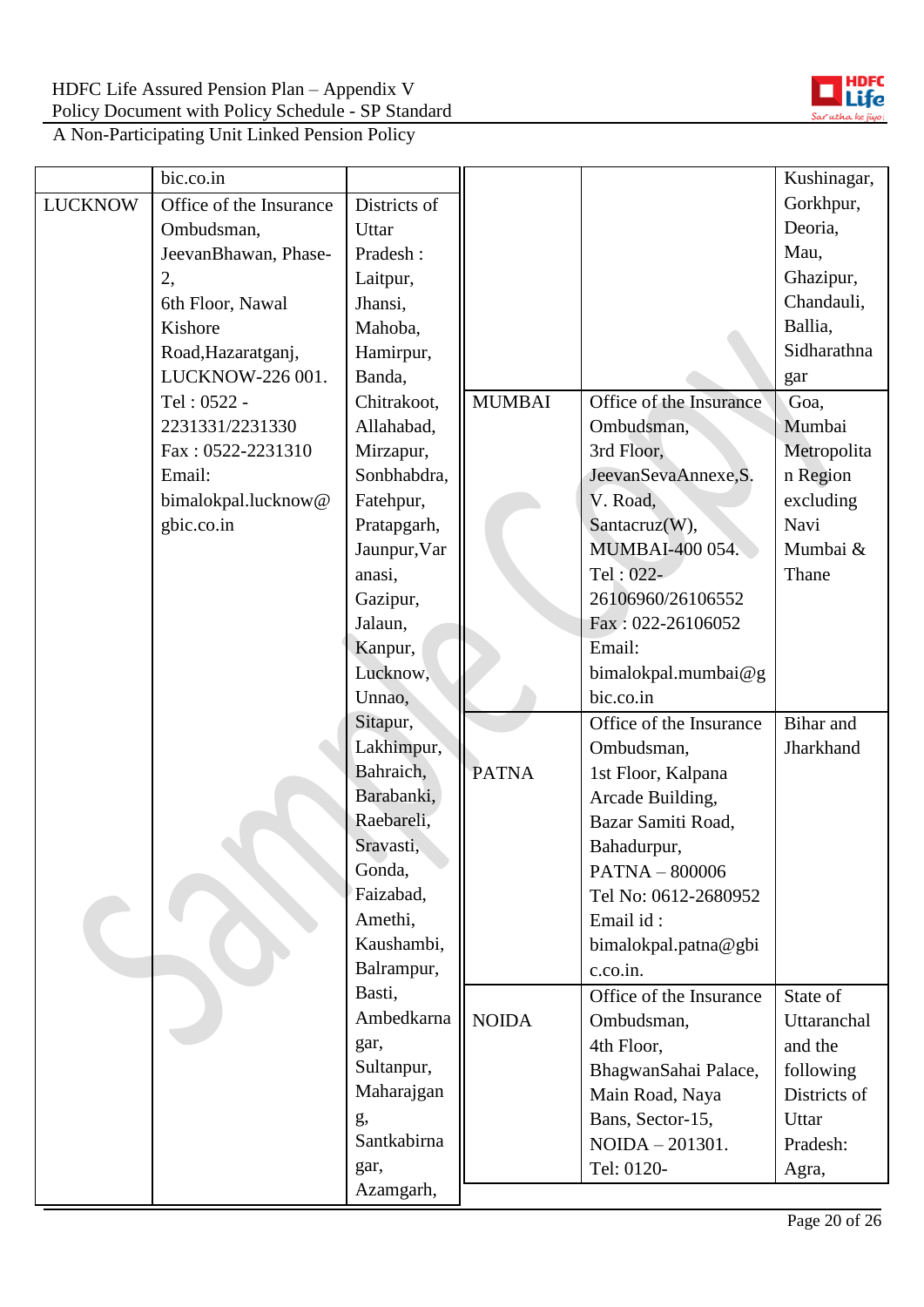

|             | 2514250/51/53           | Aligarh,     |                                                        | Bimalokpal.pune@gbic                                     |  |
|-------------|-------------------------|--------------|--------------------------------------------------------|----------------------------------------------------------|--|
|             | Email:                  | Bagpat,      |                                                        | .co.in                                                   |  |
|             | bimalokpal.noida@gbi    | Bareilly,    |                                                        |                                                          |  |
|             | c.co.in                 | Bijnor,      | b. Power of Ombudsman-                                 |                                                          |  |
|             |                         | Budaun,      |                                                        | The Ombudsman may receive and consider-                  |  |
|             |                         | Bulandsheha  |                                                        | (i) complaints under rule 13 of Redressal of Public      |  |
|             |                         | r, Etah,     | Grievances Rules, 1998;                                |                                                          |  |
|             |                         | Kanooj,      |                                                        | (ii) any partial or total repudiation of claims by the   |  |
|             |                         | Mainpuri,    | Company;                                               |                                                          |  |
|             |                         | Mathura,     | (iii) any dispute in regard to Premium paid or payable |                                                          |  |
|             |                         | Meerut,      | in terms of the Policy;                                |                                                          |  |
|             |                         | Moradabad,   |                                                        | (iv) any dispute on the legal construction of the Policy |  |
|             |                         | Muzaffarnag  |                                                        | insofar as such disputes relate to claims;               |  |
|             |                         | ar, Oraiyya, |                                                        | (v) delay in settlement of claims;                       |  |
|             |                         | Pilibhit,    |                                                        | (vi) non issue of any insurance document to customers    |  |
|             |                         | Etawah,      | after receipt of Premium.                              |                                                          |  |
|             |                         | Farrukhabad  |                                                        |                                                          |  |
|             |                         | , Firozbad,  |                                                        | c. Manner in which complaint is to be made -             |  |
|             |                         | Gautambodh   | (i)                                                    | Policyholder who has a grievance against the             |  |
|             |                         | anagar,      |                                                        | Company, may himself or through his legal heirs          |  |
|             |                         | Ghaziabad,   | make a complaint in writing to the Ombudsman           |                                                          |  |
|             |                         | Hardoi,      |                                                        | within whose jurisdiction the branch or office of the    |  |
|             |                         | Shahjahanpu  |                                                        | Company complained against is located.                   |  |
|             |                         | r, Hapur,    |                                                        | (ii) The complaint shall be in writing duly signed by    |  |
|             |                         | Shamli,      |                                                        | the complainant or through his legal heirs and shall     |  |
|             |                         | Rampur,      |                                                        | state clearly the name and address of the                |  |
|             |                         | Kashganj,    |                                                        | complainant, the name of the branch or office of         |  |
|             |                         | Sambhal,     |                                                        | the Company against which the complaint is made,         |  |
|             |                         | Amroha,      |                                                        | the fact giving rise to complaint supported by           |  |
|             |                         | Hathras,     |                                                        | documents, if any, relied on by the complainant,         |  |
|             |                         | Kanshiramn   |                                                        | the nature and extent of the loss caused to the          |  |
|             |                         | agar,        |                                                        | complainant and the relief sought from the               |  |
|             |                         | Saharanpur   | Ombudsman.                                             |                                                          |  |
| <b>PUNE</b> | Office of the Insurance | Maharashtra  |                                                        | (iii) No complaint to the Ombudsman shall lie unless -   |  |
|             | Ombudsman,              | Area of      | (a)                                                    | The complainant had before making a                      |  |
|             | 3rd Floor,              | Navi         |                                                        | complaint to the Ombudsman made a written                |  |
|             | JeevanDarshan, N.C.     | Mumbai and   |                                                        | representation to the Company named in the               |  |
|             | Kelkar Road,            | Thane        |                                                        | complaint and either the Company had                     |  |
|             | Narayanpet              | excluding    |                                                        | rejected the complaint or the complainant had            |  |
|             | PUNE - 411030.          | Mumbai       |                                                        | not received any reply within a period of one            |  |
|             | Tel: 020-32341320       | Metropolita  |                                                        | month after the Company received his                     |  |
|             | Email:                  | n Region     |                                                        | representation or the complainant is not                 |  |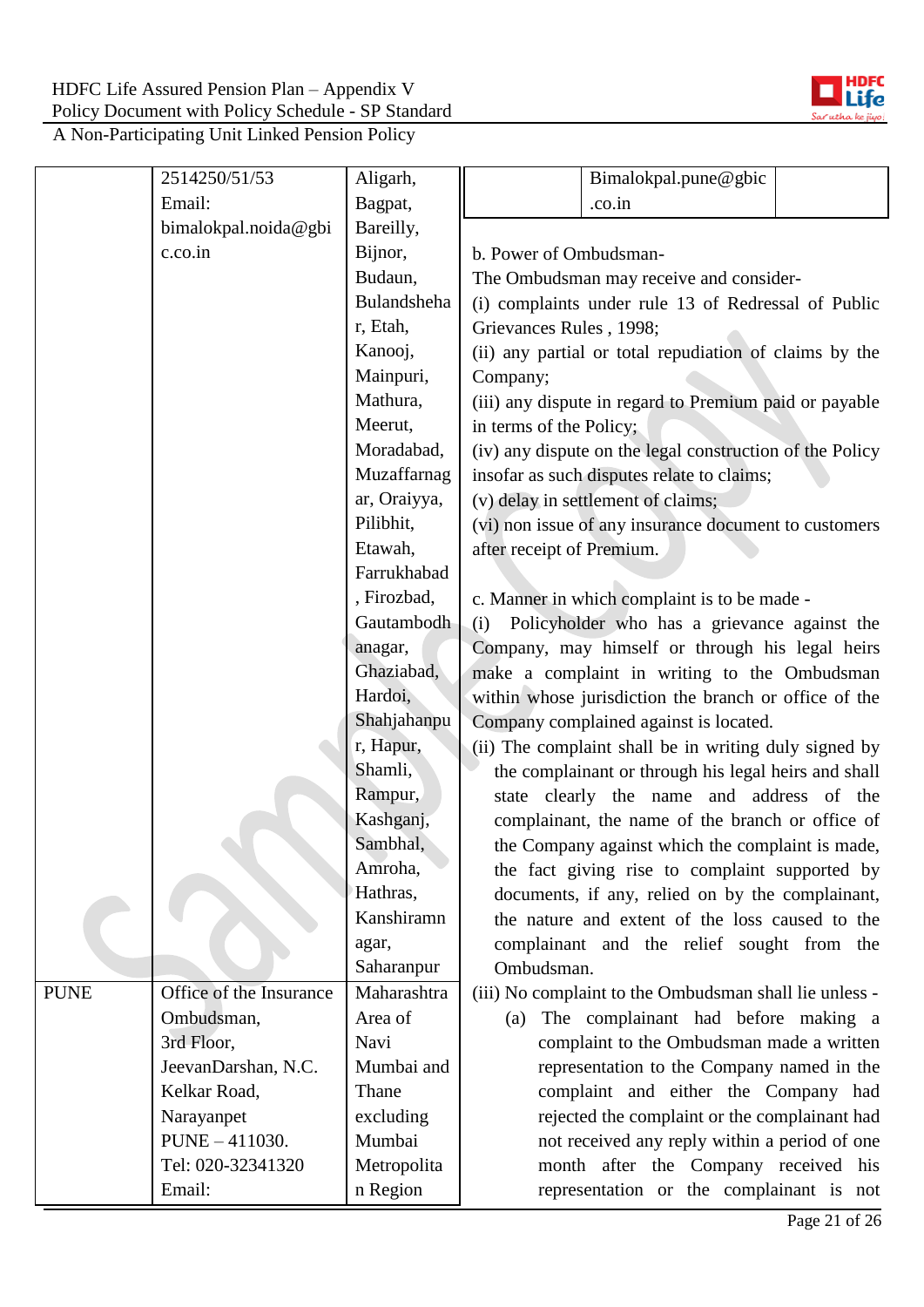

satisfied with the reply given to him by the Company;

- (b) The complaint is made not later than one year after the Company had rejected the representation or sent its final reply on the representation of the complainant; and
- (c) The complaint is not on the same subjectmatter, for which any proceedings before any court, or Consumer Forum or arbitrator is pending or were so earlier.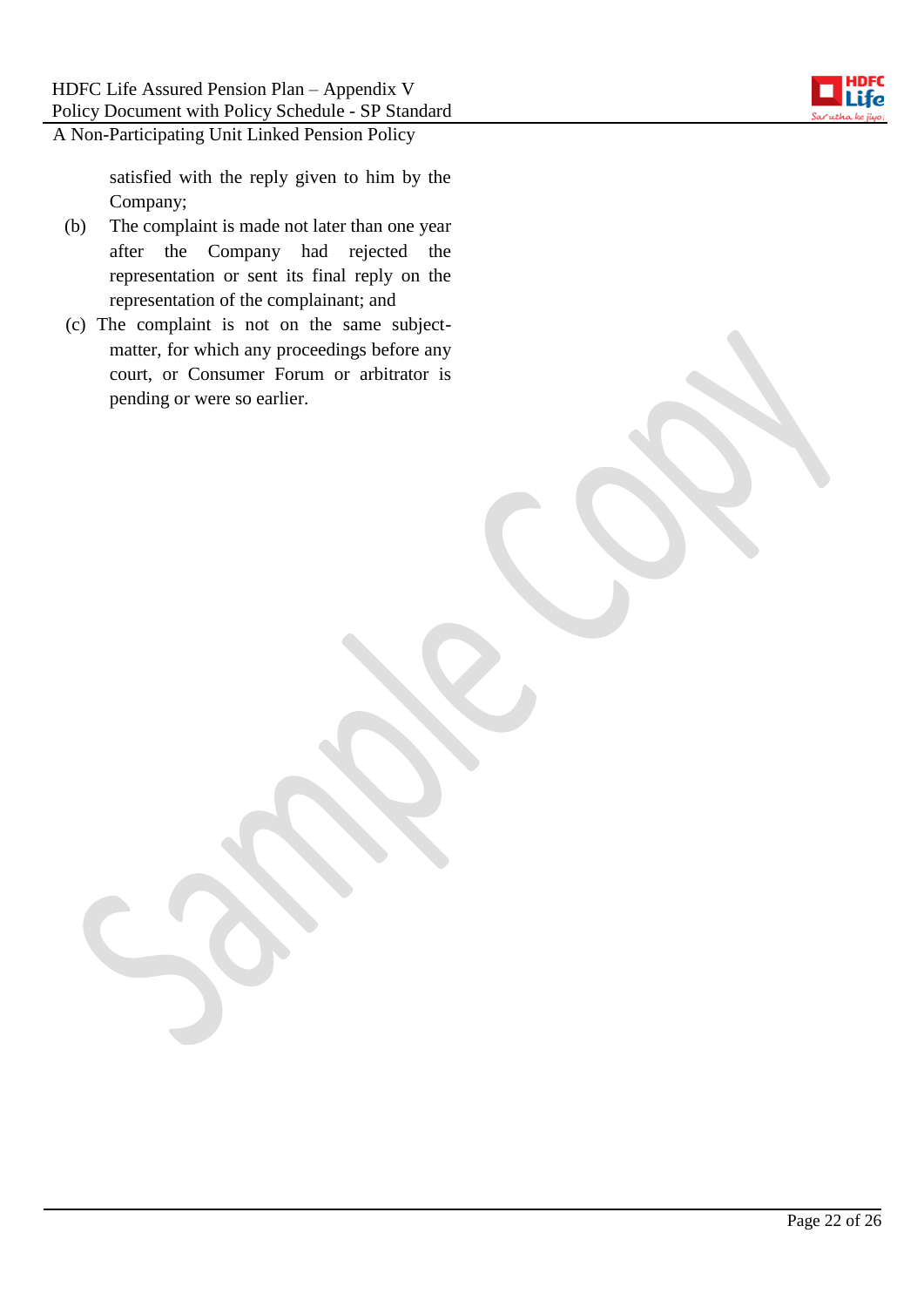#### **Annexure I**

### **Section 38 - Assignment or Transfer of Insurance Policies**

Assignment or transfer of a policy should be in accordance with Section 38 of the Insurance Act, 1938 as amended by Insurance Laws (Amendment) Act, 2015. The extant provisions in this regard are as follows:

- (1) This policy may be transferred/assigned, wholly or in part, with or without consideration.
- (2) An Assignment may be effected in a policy by an endorsement upon the policy itself or by a separate instrument under notice to the Insurer.
- (3) The instrument of assignment should indicate the fact of transfer or assignment and the reasons for the assignment or transfer, antecedents of the assignee and terms on which assignment is made.
- (4) The assignment must be signed by the transferor or assignor or duly authorized agent and attested by at least one witness.
- (5) The transfer or assignment shall not be operative as against an insurer until a notice in writing of the transfer or assignment and either the said endorsement or instrument itself or copy there of certified to be correct by both transferor and transferee or their duly authorised agents have been delivered to the insurer.
- (6) Fee to be paid for assignment or transfer can be specified by the Authority through Regulations.
- (7) On receipt of notice with fee, the insurer should Grant a written acknowledgement of receipt of notice. Such notice shall be conclusive evidence against the insurer of duly receiving the notice.
- (8) If the insurer maintains one or more places of business, such notices shall be delivered only at the place where the policy is being serviced.
- (9) The insurer may accept or decline to act upon any transfer or assignment or endorsement, if it has sufficient reasons to believe that it is (a) not bonafide or (b) not in the interest of the policyholder or (c) not in public interest or (d) is for the purpose of trading of the insurance policy.
- (10) Before refusing to act upon endorsement, the Insurer should record the reasons in writing and communicate the same in writing to Policyholder within 30 days from the date of policyholder giving a notice of transfer or assignment.
- (11) In case of refusal to act upon the endorsement by the Insurer, any person aggrieved by the refusal may prefer a claim to IRDAI within 30 days of receipt of the refusal letter from the Insurer.
- (12) The priority of claims of persons interested in an insurance policy would depend on the date on which the notices of assignment or transfer is delivered to the insurer; where there are more than one instruments of transfer or assignment, the priority will depend on dates of delivery of such notices. Any dispute in this regard as to priority should be referred to Authority.
- (13) Every assignment or transfer shall be deemed to be absolute assignment or transfer and the assignee or transferee shall be deemed to be absolute assignee or transferee, except

a. where assignment or transfer is subject to terms and conditions of transfer or assignment OR b. where the transfer or assignment is made upon condition that

i. the proceeds under the policy shall become payable to policyholder or nominee(s) in the event of assignee or transferee dying before the insured OR ii. the insured surviving the term of the policy Such conditional assignee will not be entitled to obtain a loan on policy or surrender the policy. This provision will prevail notwithstanding any law or custom having force of law which is contrary to the above position.

- (14) In other cases, the insurer shall, subject to terms and conditions of assignment, recognize the transferee or assignee named in the notice as the absolute transferee or assignee and such person a. shall be subject to all liabilities and equities to which the transferor or assignor was subject to at the date of transfer or assignment and b. may institute any proceedings in relation to the policy c. obtain loan under the policy or surrender the policy without obtaining the consent of the transferor or assignor or making him a party to the proceedings
- (15) Any rights and remedies of an assignee or transferee of a life insurance policy under an assignment or transfer effected before commencement of the Insurance Laws (Amendment) Act, 2015 shall not be affected by this section.

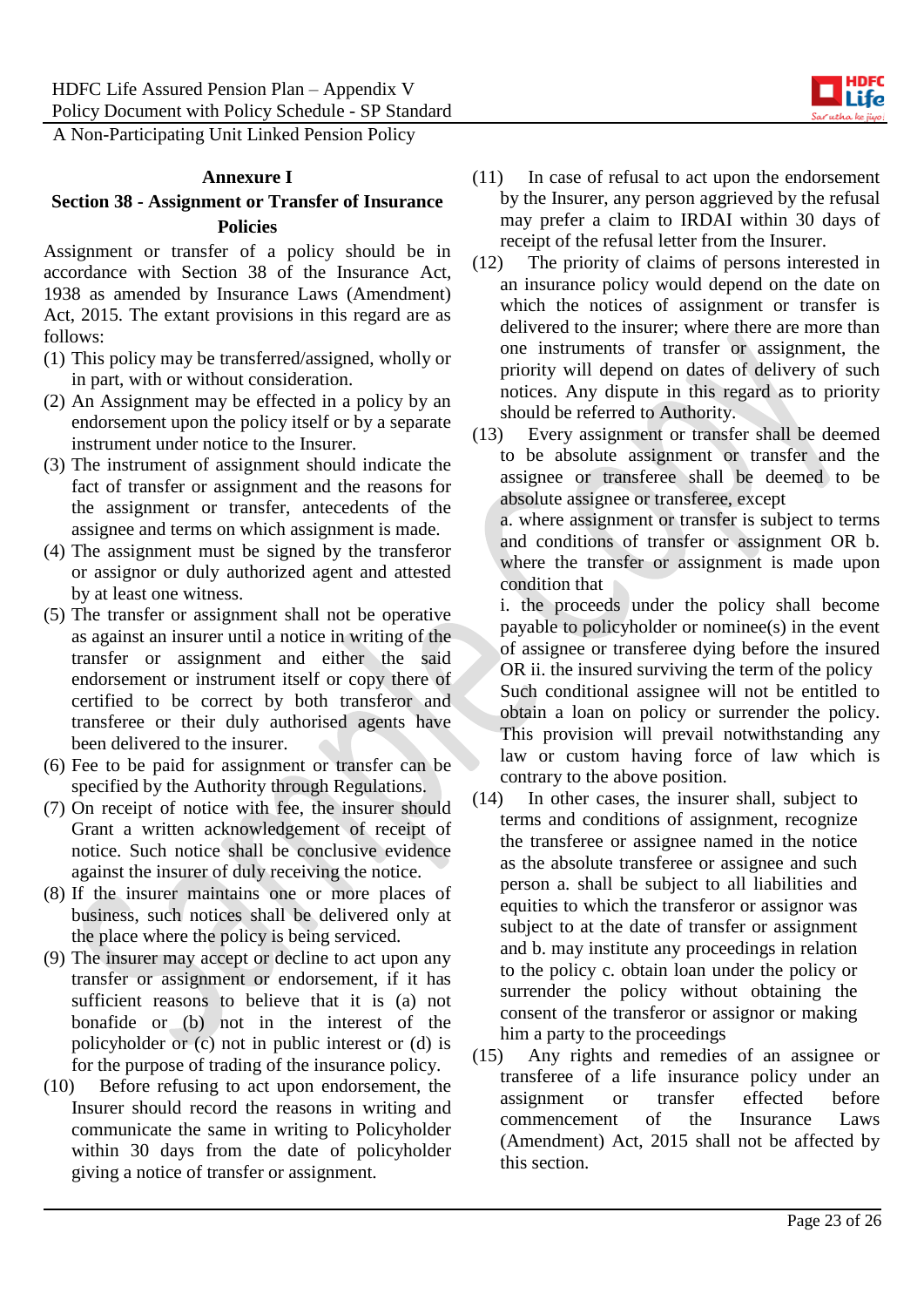*[Disclaimer: This is not a comprehensive list of amendments of Insurance Laws (Amendment) Act, 2015 and only a simplified version prepared for general information. Policy Holders are advised to refer to Insurance Laws (Amendment) Act, 2015 for complete and accurate details.]*

#### **Annexure II**

#### **Section 39 - Nomination by policyholder**

Nomination of a life insurance Policy is as below in accordance with Section 39 of the Insurance Act, 1938 as amended by Insurance Laws (Amendment) Act, 2015 dated 23.03.2015. The extant provisions in this regard are as follows:

- 1) The policyholder of a life insurance on his own life may nominate a person or persons to whom money secured by the policy shall be paid in the event of his death.
- 2) Where the nominee is a minor, the policyholder may appoint any person to receive the money secured by the policy in the event of policyholder's death during the minority of the nominee. The manner of appointment to be laid down by the insurer.
- 3) Nomination can be made at any time before the maturity of the policy.
- 4) Nomination may be incorporated in the text of the policy itself or may be endorsed on the policy communicated to the insurer and can be registered by the insurer in the records relating to the policy.
- 5) Nomination can be cancelled or changed at any time before policy matures, by an endorsement or a further endorsement or a will as the case may be.
- 6) A notice in writing of Change or Cancellation of nomination must be delivered to the insurer for the insurer to be liable to such nominee. Otherwise, insurer will not be liable if a bonafide payment is made to the person named in the text of the policy or in the registered records of the insurer.
- 7) Fee to be paid to the insurer for registering change or cancellation of a nomination can be specified by the Authority through Regulations.
- 8) On receipt of notice with fee, the insurer should grant a written acknowledgement to the policyholder of having registered a nomination or cancellation or change thereof.
- 9) A transfer or assignment made in accordance with Section 38 shall automatically cancel the nomination except in case of assignment to the insurer or other transferee or assignee for purpose of loan or against security or its reassignment after repayment. In such case, the nomination will not get cancelled to the extent of insurer's or transferee's or assignee's interest in the policy. The nomination will get revived on repayment of the loan.
- 10) The right of any creditor to be paid out of the proceeds of any policy of life insurance shall not be affected by the nomination.
- 11) In case of nomination by policyholder whose life is insured, if the nominees die before the policyholder, the proceeds are payable to policyholder or his heirs or legal representatives or holder of succession certificate.
- 12) In case nominee(s) survive the person whose life is insured, the amount secured by the policy shall be paid to such survivor(s).
- 13) Where the policyholder whose life is insured nominates his (a) parents or (b) spouse or (c) children or (d) spouse and children (e) or any of them; the nominees are beneficially entitled to the amount payable by the insurer to the policyholder unless it is proved that policyholder could not have conferred such beneficial title on the nominee having regard to the nature of his title.
- 14) If nominee(s) die after the policyholder but before his share of the amount secured under the policy is paid, the share of the expired nominee(s) shall be payable to the heirs or legal representative of the nominee or holder of succession certificate of such nominee(s).
- 15) The provisions of sub-section 7 and 8 (13 and 14 above) shall apply to all life insurance policies maturing for payment after the commencement of

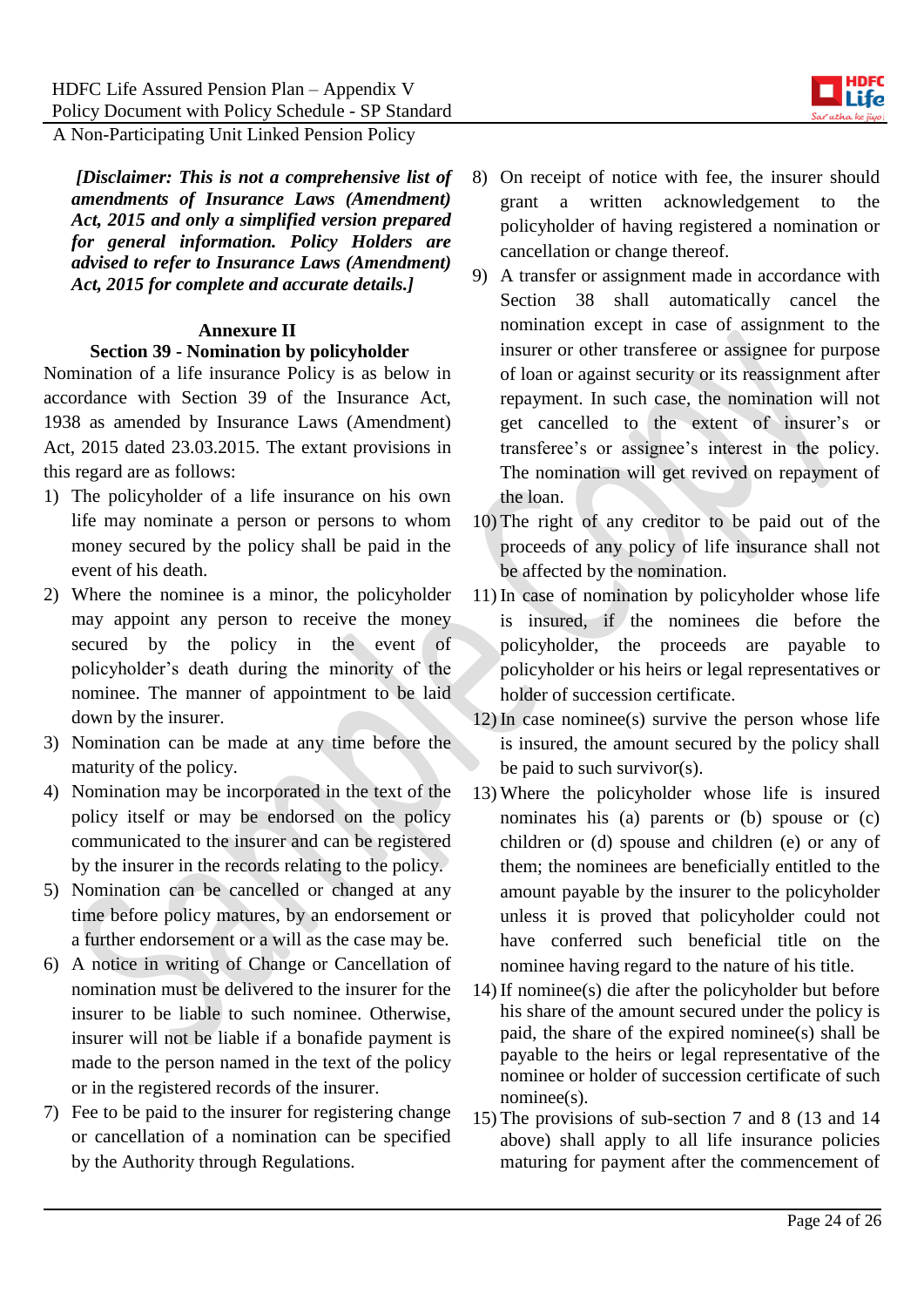

Insurance Laws (Amendment) Act, 2015(i.e 23.03.2015)..

- 16) If policyholder dies after maturity but the proceeds and benefit of the policy has not been paid to him because of his death, his nominee(s) shall be entitled to the proceeds and benefit of the policy.
- 17) The provisions of Section 39 are not applicable to any life insurance policy to which Section 6 of Married Women's Property Act, 1874 applies or has at any time applied except where before or after Insurance Laws (Amendment) Act, 2015 a nomination is made in favour of spouse or children or spouse and children whether or not on the face of the policy it is mentioned that it is made under Section 39. Where nomination is intended to be made to spouse or children or spouse and children under Section 6 of MWP Act, it should be specifically mentioned on the policy. In such a case only, the provisions of Section 39 will not apply.

*[Disclaimer: This is not a comprehensive list of amendments of Insurance Laws (Amendment) Act, 2015 and only a simplified version prepared for general information. Policy Holders are advised to refer to Insurance Laws (Amendment) Act, 2015 dated 23.03.2015 for complete and accurate details.*

### **Annexure III**

**Section 45 – Policy shall not be called in question on the ground of mis-statement after three years**

Provisions regarding policy not being called into question in terms of Section 45 of the Insurance Act, 1938, as amended by Insurance Laws (Amendment) Act, 2015 dated 23.03.2015 are as follows:

- 1) No Policy of Life Insurance shall be called in question on any ground whatsoever after expiry of 3 yrs from a. the date of issuance of policy or b. the date of commencement of risk or c. the date of revival of policy or d. the date of rider to the policy whichever is later.
- 2) On the ground of fraud, a policy of Life Insurance may be called in question within 3 years from a. the date of issuance of policy or b. the date of commencement of risk or

c. the date of revival of policy or d. the date of rider to the policy whichever is later.

For this, the insurer should communicate in writing to the insured or legal representative or nominee or assignees of insured, as applicable, mentioning the ground and materials on which such decision is based.

3) Fraud means any of the following acts committed by insured or by his agent, with the intent to deceive the insurer or to induce the insurer to issue a life insurance policy:

a. The suggestion, as a fact of that which is not true and which the insured does not believe to be true; b. The active concealment of a fact by the insured having knowledge or belief of the fact; c. Any other act fitted to deceive; and d. Any such act or omission as the law specifically declares to be fraudulent.

4) Mere silence is not fraud unless, depending on circumstances of the case, it is the duty of the insured or his agent keeping silence to speak or silence is in itself equivalent to speak.

- 5) No Insurer shall repudiate a life insurance Policy on the ground of Fraud, if the Insured / beneficiary can prove that the misstatement was true to the best of his knowledge and there was no deliberate intention to suppress the fact or that such misstatement of or suppression of material fact are within the knowledge of the insurer. Onus of disproving is upon the policyholder, if alive, or beneficiaries.
- 6) Life insurance Policy can be called in question within 3 years on the ground that any statement of or suppression of a fact material to expectancy of life of the insured was incorrectly made in the proposal or other document basis which policy was issued or revived or rider issued. For this, the insurer should communicate in writing to the insured or legal representative or nominee or assignees of insured, as applicable, mentioning the ground and materials on which decision to repudiate the policy of life insurance is based.